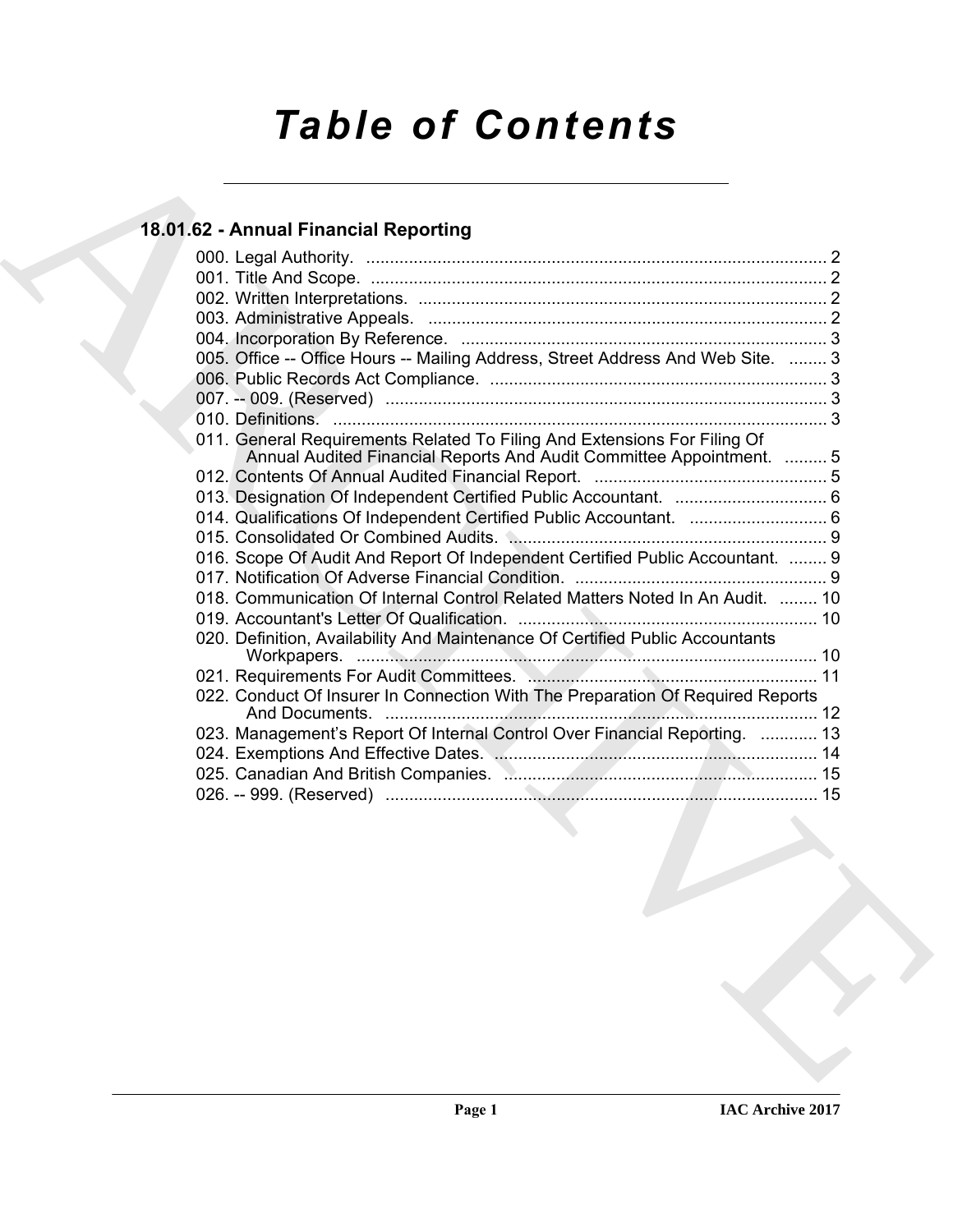#### **IDAPA 18 TITLE 01 CHAPTER 62**

#### **18.01.62 - ANNUAL FINANCIAL REPORTING**

#### <span id="page-1-1"></span><span id="page-1-0"></span>**000. LEGAL AUTHORITY.**

This rule is promulgated by the Director of Insurance pursuant to the authority provided in Chapter 2, Title 41, Idaho Code and Chapter 52, Title 67, Idaho Code. (7-1-93)

#### <span id="page-1-2"></span>**001. TITLE AND SCOPE.**

**01.** Title. This rule shall be cited as IDAPA 18.01.62, "Annual Financial Reporting." (5-8-09)

**19.0.42 - CHAPTER 62**<br> **19.0.42 - CHAPTER 62**<br> **19.1.62 - LECAL-ATTIONITY Direction of Fournise paramete to the ambitrix provided in Chapter 2. This 4.1 Idab<br>
19.2. THE AND SCOPE:<br>
19.1. THE AND SCOPE:<br>
19.1. THE AND SCO 02.** Scope. The purpose of this rule is to improve the Idaho Insurance Department's surveillance of the financial condition of insurers by requiring: (1) an annual audit of the financial statements reporting the financial position and the results of operations of insurers by independent certified public accountants; (2) Communication of Internal Control Related Matters Noted in an Audit; and (3) Management's Report of Internal Control over Financial Reporting. Every insurer as defined in Section 010 shall be subject to this rule. Insurers having direct premiums written in this state of less than one million dollars (\$1,000,000) in any calendar year and less than one thousand (1,000) policyholders or certificate holders of direct written policies nationwide at the end of such calendar year shall be exempt from this rule for such year (unless the director makes a specific finding that compliance is necessary for the director to carry out statutory responsibilities) except that insurers having assumed premiums pursuant to contracts or treaties of reinsurance of one million dollars (\$1,000,000) or more, or both, will not be so exempt. Foreign or alien insurers filing the audited financial report in another state, pursuant to that other state's requirement for filing of audited financial reports which has been found by the director to be substantially similar to the requirements herein, are exempt from Section 011 through Section 020 of this rule if conditions of Subsection 001.02.a. or 001.02.b., of this rule apply: (5-8-09) (5-8-09)

**a.** A copy of the Audited financial report, Communication of Internal Control Related Matters Noted in an Audit, and the Accountant's Letter of Qualifications that are filed with the other state are filed with the director in accordance with the filing dates specified in Sections 011, 018, and 019 respectively (Canadian insurers may submit accountants' reports as filed with the Office of the Superintendent of Financial Institutions, Canada).

(5-8-09)

**b.** A copy of any Notification of Adverse Financial Condition Report filed with the other state is filed with the director within the time specified in Section 017. This rule shall not prohibit, preclude or in any way limit the director of Insurance from ordering, conducting or performing examinations of insurers pursuant to the provisions of Title 41 of the Idaho Code and the rules of the Idaho Department of Insurance and the practices and procedures of the Idaho Department of Insurance.

**c.** Foreign or alien insurers required to file Management's Report of Internal Control over Financial Reporting in another state are exempt from filing the Report in this state provided the other state has substantially similar reporting requirements and the Report is filed with the director of the other state within the time specified.

 $(5-8-09)$ 

**d.** This rule shall not prohibit, preclude or in any way limit the director of Insurance from ordering, conducting or performing examinations of insurers pursuant to the provisions of Title 41 of the Idaho Code and the rules of the Idaho Department of Insurance and the practices and procedures of the Idaho Department of Insurance. (5-8-09)

#### <span id="page-1-3"></span>**002. WRITTEN INTERPRETATIONS.**

In accordance with Section 67-5201(19)(b)(iv), Idaho Code, this agency may have written statements which pertain to the interpretation of this rule, or to the documentation of compliance with this rule. These documents will be available for public inspection and copying in accordance with the public records act. (5-8-09) available for public inspection and copying in accordance with the public records act.

#### <span id="page-1-4"></span>**003. ADMINISTRATIVE APPEALS.**

All administrative appeals shall be governed by Title 41, Chapter 2, Idaho Code, and the Idaho Administrative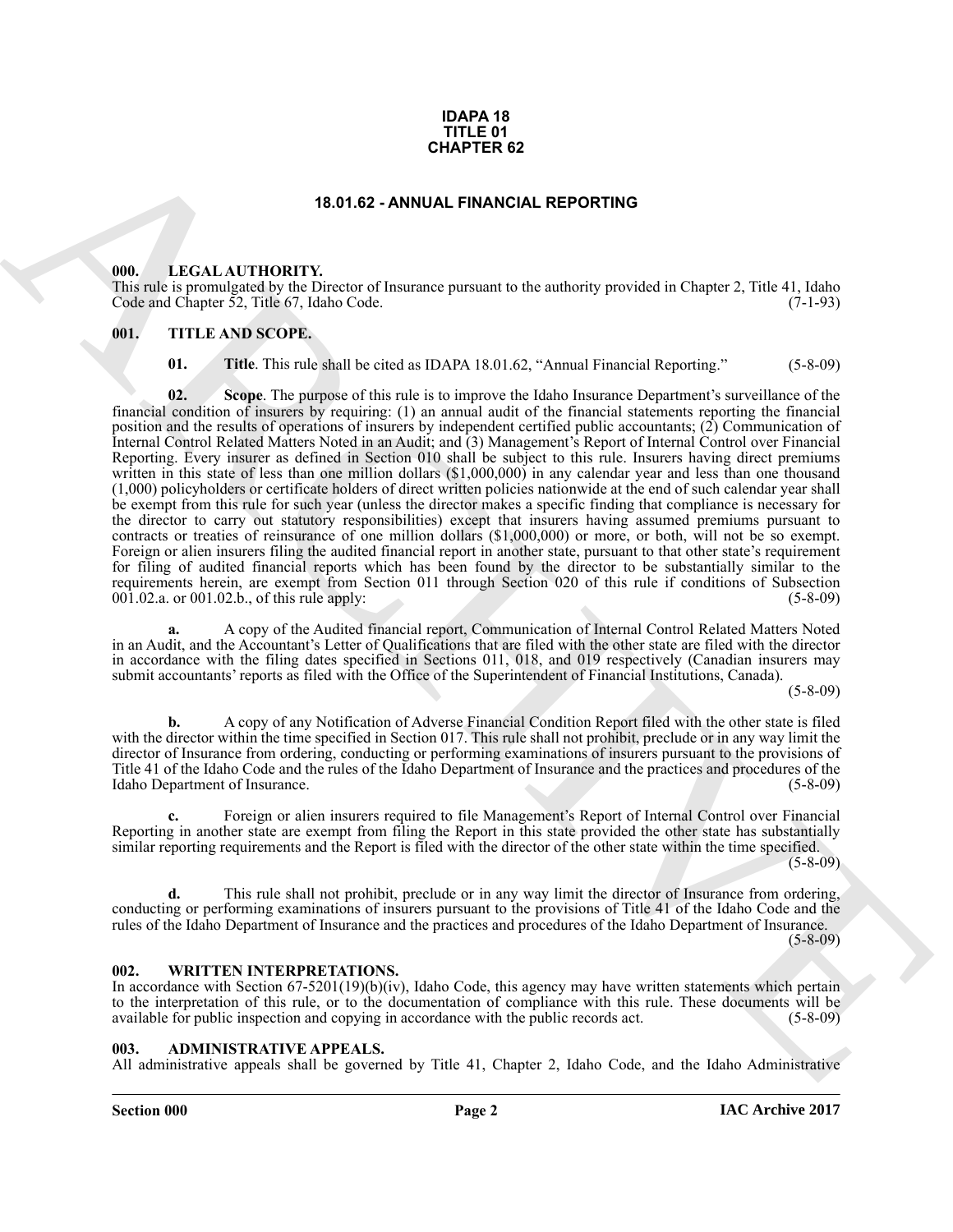# *IDAHO ADMINISTRATIVE CODE IDAPA 18.01.62*

Procedure Act, Title 67, Chapter 52, Idaho Code, and IDAPA 04.11.01, "Idaho Rules of Administrative Procedure of the Attorney General - General Provisions." (5-8-09) the Attorney General - General Provisions."

#### <span id="page-2-0"></span>**004. INCORPORATION BY REFERENCE.**

This rule incorporates by reference the full text of the National Association of Insurance Commissioners Financial Condition Examiners Handbook and the National Association of Insurance Commissioners Annual Statement Instructions and Accounting Practices and Procedures Manual, pursuant to Sections 41-223 and 47-335, Idaho Code. Copies may be viewed at: (5-8-09) (5-8-09)

**01. Department**. Idaho Department of Insurance, 700 West State Street, 3rd Floor, Boise, Idaho 83720-0043; (5-8-09)

**02. Industry Documents**. NAIC Executive Headquarters, 2301 McGee Street, Suite 800 Kansas City, MO 64108-2662. NAIC website at http://www.naic.org/store\_pub\_accounting\_reporting.htm#listing\_of\_cos

(5-8-09)

#### <span id="page-2-1"></span>**005. OFFICE -- OFFICE HOURS -- MAILING ADDRESS, STREET ADDRESS AND WEB SITE.**

**01. Office Hours**. The Department of Insurance is open from 8 a.m. to 5 p.m. except Saturday, Sunday (bolidays. (5-8-09) and legal holidays.

**02. Mailing Address**. The department's mailing address is: Idaho Department of Insurance, P.O. Box 83720, Boise, ID 83720-0043.

**03.** Street Address. The principal place of business is 700 West State Street, 3rd Floor, Boise, Idaho (5-8-09) 83702-0043. (5-8-09)

**04. Web Site Address**. The department's website is http://www.doi.idaho.gov. (5-8-09)

#### <span id="page-2-2"></span>**006. PUBLIC RECORDS ACT COMPLIANCE.**

Any records associated with this rule are subject to the provisions of the Idaho Public Records Act, Title 74, Chapter 1, Idaho Code. (5-8-09) 1, Idaho Code.

#### <span id="page-2-3"></span>**007. -- 009. (RESERVED)**

#### <span id="page-2-5"></span><span id="page-2-4"></span>**010. DEFINITIONS.**

<span id="page-2-6"></span>**01. Accountant and Independent Certified Public Accountant**. "Accountant" or "Independent Certified Public Accountant" means an independent certified public accountant or accounting firm in good standing with the American Institute of Certified Public Accountants [AICPA] and in all states in which they are licensed to practice; for Canadian and British companies, it means a Canadian-chartered or British-chartered accountant.

 $(5 - 8 - 09)$ 

<span id="page-2-8"></span><span id="page-2-7"></span>**02. Affiliate**. An "affiliate" of, or person "affiliated" with, a specific person, is a person that directly, or indirectly through one (1) or more intermediaries, controls, or is controlled by, or is under common control with, the person specified. (5-8-09) person specified.

**Experimental Control of the Control of the Control of the Control of the Control of the Control of the Control of the Control of the Control of the Control of the Control of the Control of the Control of the Control of t 03. Audit Committee**. "Audit committee" means a committee (or equivalent body) established by the board of directors of an entity for the purpose of overseeing the accounting and financial reporting processes of an insurer or Group of insurers, and audits of financial statements of the insurer or Group of insurers. The Audit committee of any entity that controls a Group of insurers may be deemed to be the Audit committee for one (1) or more of these controlled insurers solely for the purposes of this rule at the election of the controlling person. Refer to Subsection 021.05 of this rule, for exercising this election. If an Audit committee is not designated by the insurer, the insurer's entire board of directors shall constitute the Audit committee. (5-8-09)

<span id="page-2-9"></span>**04. Audited Financial Report**. "Audited financial report" means and includes those items specified in Section 012 of this rule.

**Section 004 Page 3**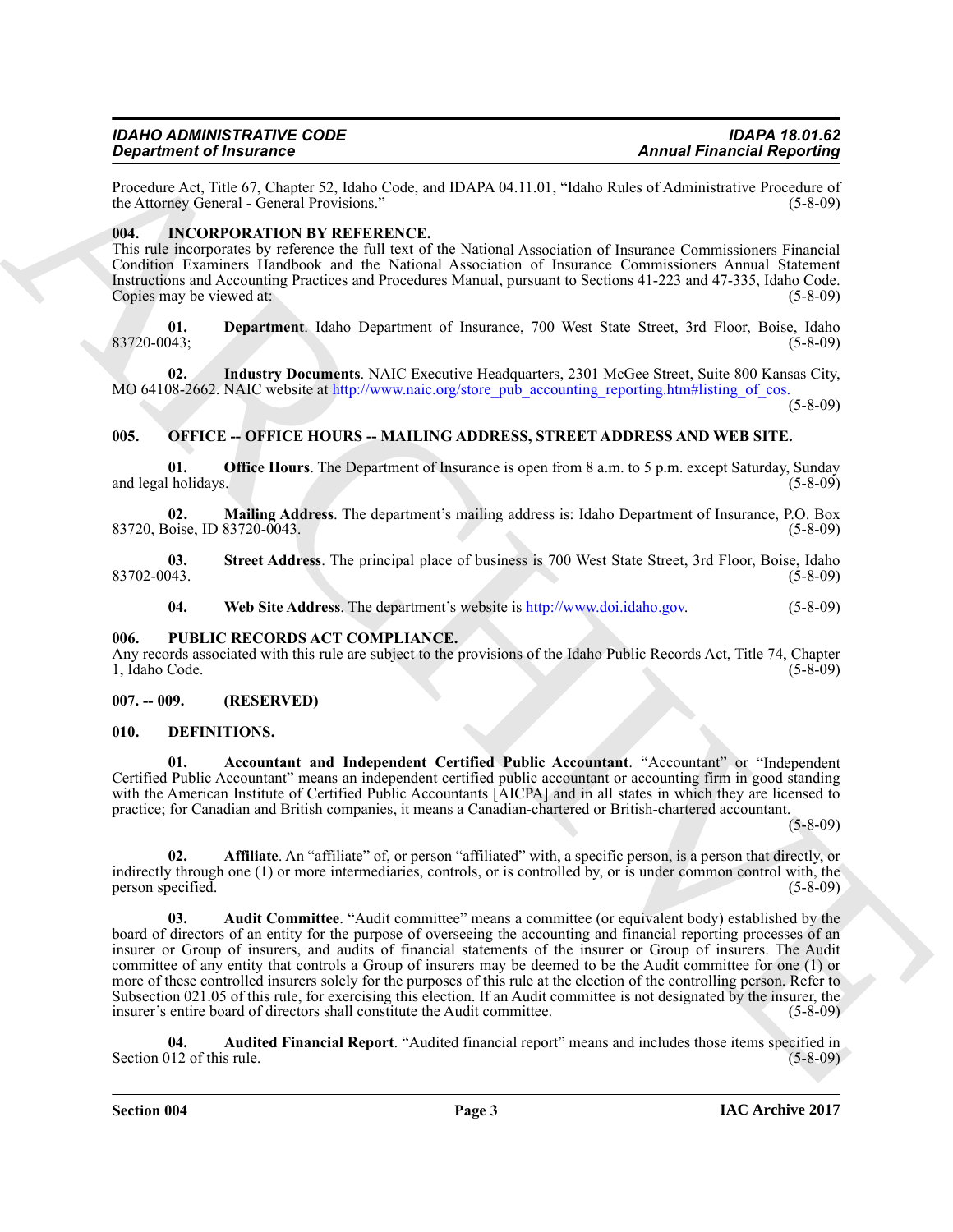<span id="page-3-1"></span>**05. Indemnification**. "Indemnification" means an agreement of indemnity or a release from liability where the intent or effect is to shift or limit in any manner the potential liability of the person or firm for failure to adhere to applicable auditing or professional standards, whether or not resulting in part from knowing or other misrepresentations made by the insurer or its representatives. (5-3-03)

<span id="page-3-3"></span><span id="page-3-2"></span>**06.** Independent Board Member. "Independent board member" has the same meaning as described in on 021.03 of this rule. Subsection  $021.03$  of this rule.

**Expariment of framework** control transmitted on "internal temperature and methods of antitive stationary of the stationary of the stationary of the stationary of the stationary of the stationary of the stationary of the **07. Insurer**. "Insurer" means a licensed insurer as defined in Section 41-110, Idaho Code; hospital and professional service corporation as defined in Chapter 34, Title 41, Idaho Code; hospital liability trust as defined in Chapter 37, Title 41, Idaho Code; managed care organization as defined in Chapter 39, Title 41, Idaho Code; selffunded health care plan as defined in Chapter 40, Title 41, Idaho Code; Joint Public Agency Self-Funded Health Care Plan as defined in Title 41, Chapter 41, Idaho Code; county mutual as defined in Title 41, Chapter 31, Idaho Code; reciprocal insurer as defined in Chapter 29, Title 41, Idaho Code; fraternal benefit society as defined in Chapter 31, Title 41, Idaho Code; and authorized/accredited reinsurer as defined in Section 41-514(b), Idaho Code. (5-8-09)

<span id="page-3-0"></span>**08. Group of Insurers**. "Group of insurers" means those licensed insurers included in the reporting requirements of Title 41, Chapter 38, Idaho Code, or a set of insurers as identified by management, for the purpose of assessing the effectiveness of Internal control over financial reporting. assessing the effectiveness of Internal control over financial reporting.

<span id="page-3-4"></span>**09. Internal Control over Financial Reporting**. "Internal control over financial reporting" means a process effected by an entity's board of directors, management and other personnel designed to provide reasonable assurance regarding the reliability of the financial statements, such as those items specified in Subsections 012.02 through 012.07 of this rule, and includes those policies and procedures that: (5-8-09)

**a.** Pertain to the maintenance of records that, in reasonable detail, accurately and fairly reflect the ons and dispositions of assets: (5-8-09) transactions and dispositions of assets;

**b.** Provide reasonable assurance that transactions are recorded as necessary to permit preparation of the financial statements, such as those items specified in Subsections 012.02 through 012.07 of this rule, and that receipts and expenditures are being made only in accordance with authorizations of management and directors; and (5-8-09)

**c.** Provide reasonable assurance regarding prevention or timely detection of unauthorized acquisition, use or disposition of assets that could have a material effect on the financial statements, such as those items specified in Subsections 012.02 through 012.07 of this rule. (5-8-09)

<span id="page-3-7"></span><span id="page-3-6"></span><span id="page-3-5"></span>**10. SEC**. "SEC" means the United States Securities and Exchange Commission. (5-8-09)

**11. Section 404**. "Section 404" means Section 404 of the Sarbanes-Oxley Act of 2002 and the SEC's rules and regulations promulgated thereunder. (5-8-09)

**12. Section 404 Report**. "Section 404 Report" means management's report on "internal control over financial reporting" as defined by the SEC and the related attestation report of the independent certified public accountant as described in Section 3A.

<span id="page-3-8"></span>**13. SOX Compliant Entity**. "SOX Compliant Entity" means an entity that either is required to be compliant with, or voluntarily is compliant with, all of the following provisions of the Sarbanes-Oxley Act of 2002: (5-8-09)

**a.** The preapproval requirements of Section 201 (Section 10A(i) of the Securities Exchange Act of (5-8-09) 1934); (5-8-09)

**b.** The Audit committee independence requirements of Section 301 (Section 10A(m)(3) of the s Exchange Act of 1934); and (5-8-09) Securities Exchange Act of 1934); and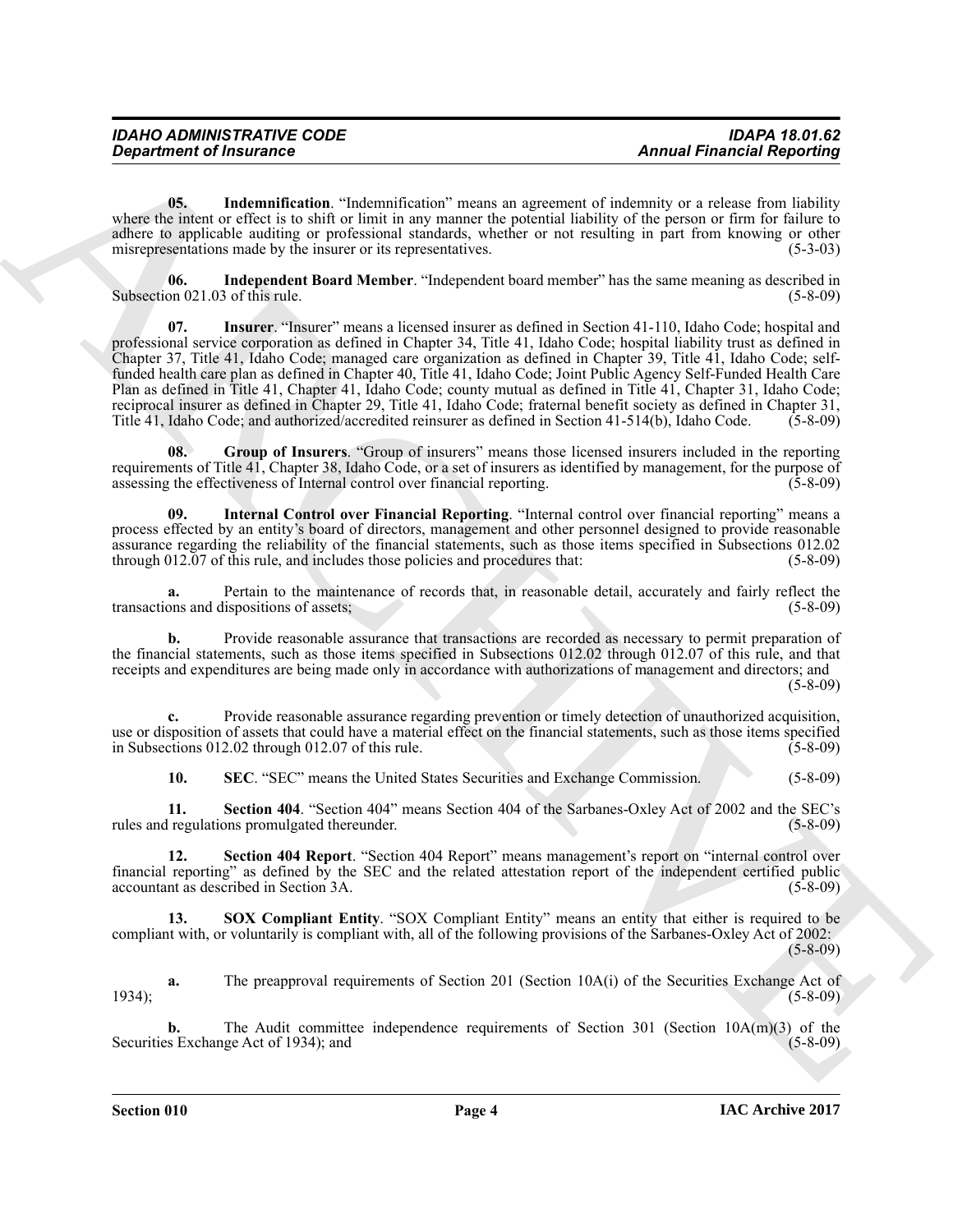**c.** The Internal control over financial reporting requirements of Section 404 (Item 308 of SEC on S-K). Regulation S-K).

#### <span id="page-4-10"></span><span id="page-4-0"></span>**011. GENERAL REQUIREMENTS RELATED TO FILING AND EXTENSIONS FOR FILING OF ANNUAL AUDITED FINANCIAL REPORTS AND AUDIT COMMITTEE APPOINTMENT.**

<span id="page-4-11"></span>**01. Annual Audit Filing Date**. All insurers shall have an annual audit by an independent certified public accountant and shall file an audited financial report with the director on or before June 1 for the year ended December 31 immediately preceding. The director may require an insurer to file an audited financial report earlier than June 1 with ninety (90) days advance notice to the insurer. (5-8-09)

<span id="page-4-14"></span>**02.** Request for Extension. Extensions of the June 1 filing date may be granted by the director for thirty (30) day periods upon a showing by the insurer and its independent certified public accountant of the reasons for requesting such extension and determination by the director of good cause for an extension. The request for extension must be submitted in writing not less than ten (10) days prior to the due date in sufficient detail to permit the director to make an informed decision with respect to the requested extension.  $(5-8-09)$ 

<span id="page-4-13"></span>**03. Management's Report of Internal Control over Financial Reporting**. If an extension is granted in accordance with the provisions in Subsection 011.02 of this rule, a similar extension of thirty (30) days is granted to the filing of Management's Report of Internal Control over Financial Reporting.

<span id="page-4-12"></span>**04. Designation of Audit Committee**. Every insurer required to file an annual audited financial report pursuant to this chapter shall designate a group of individuals as constituting its Audit committee, as defined in Section 010. The Audit committee of an entity that controls an insurer may be deemed to be the insurer's Audit committee for purposes of this rule at the election of the controlling person. (5-8-09)

# <span id="page-4-2"></span><span id="page-4-1"></span>**012. CONTENTS OF ANNUAL AUDITED FINANCIAL REPORT.**

The annual Audited financial report shall report the financial position of the insurer as of the end of the most recent calendar year and the results of its operations, cash flows and changes in capital and surplus for the year then ended in conformity with statutory accounting practices prescribed, or otherwise permitted, by the Department of Insurance of the state of domicile. The annual Audited financial report shall include the following: (5-8-09)

**01. Report of Independent Certified Public Accountant**. Report of independent certified public  $\alpha$  accountant;  $(5-8-09)$ 

<span id="page-4-6"></span><span id="page-4-3"></span>

| $\mathbf{02.}$ | <b>Balance Sheet</b> . Balance sheet reporting admitted assets, liabilities, capital and surplus; (7-1-93) |  |  |  |  |
|----------------|------------------------------------------------------------------------------------------------------------|--|--|--|--|
|                |                                                                                                            |  |  |  |  |

- <span id="page-4-9"></span>**03.** Statement of Operations. Statement of operations; (7-1-93)
- <span id="page-4-7"></span>**04.** Statement of Cash Flow. Statement of cash flow; (5-8-09)

<span id="page-4-8"></span><span id="page-4-5"></span>**05. Statement of Changes in Capital and Surplus**. Statement of changes in capital and surplus;

(7-1-93)

<span id="page-4-4"></span>**06. Notes to Financial Statements**. These notes shall be those required by the appropriate NAIC Annual Statement Instructions and NAIC Accounting Practices and Procedures Manual. The notes shall include a reconciliation of differences, if any, between the audited statutory financial statements and the annual statement filed pursuant to Section 41-335, Idaho Code, or other applicable section of Idaho Code with a written description of the nature of these differences. (5-8-09)

**Equation of Instance Constraints Constraints Constraints Constraints Constraints (Space)<br>
Requires SK), Resident constraints (Space) and the space of the space of the space of the space of the space of the space of the s 07. Form of Financial Statements**. The financial statements included in the audited financial report shall be prepared in a form and using language and groupings substantially the same as the relevant sections of the annual statement of the insurer filed with the director, and the financial statement shall be comparative, presenting the amounts as of December 31 of the current year and the amounts as of the immediately preceding December 31. (However, in the first year in which an insurer is required to file an audited financial report, the comparative data may be omitted.)  $(5-8-09)$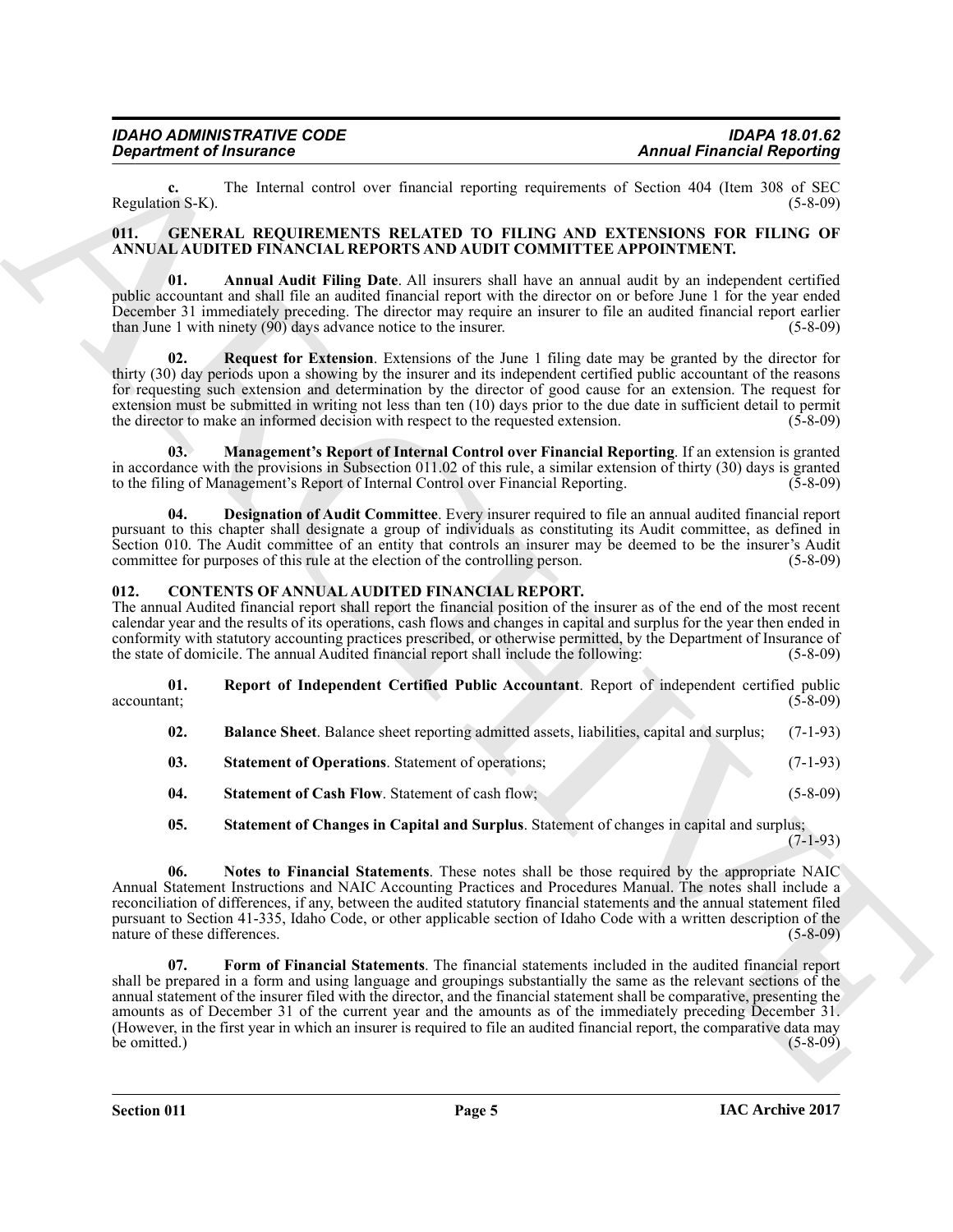#### <span id="page-5-2"></span><span id="page-5-0"></span>**013. DESIGNATION OF INDEPENDENT CERTIFIED PUBLIC ACCOUNTANT.**

<span id="page-5-5"></span>**01. Registration with the Director**. Each insurer required by this rule to file an annual audited financial report must within sixty (60) days after becoming subject to the requirement, register with the director in writing the name and address of the independent certified public accountant or accounting firm retained to conduct the annual audit set forth in this rule. Insurers not retaining an independent certified public accountant on the effective date of this rule shall register the name and address of their retained independent certified public accountant not less than six (6) months before the date when the first audited financial report is to be filed. (5-8-09)

<span id="page-5-4"></span><span id="page-5-3"></span>**Letter of Awareness**. The insurer shall obtain a letter from the accountant, and file a copy with the director stating that the accountant is aware of the provisions of the Insurance Code and the Rules of the Insurance Department of the state of domicile that relate to accounting and financial matters and affirming that he will express his opinion on the financial statements in terms of their conformity to the statutory accounting practices prescribed or otherwise permitted by that Department, specifying such exceptions as he may believe appropriate. (5otherwise permitted by that Department, specifying such exceptions as he may believe appropriate. (5-8-09)

ARCHIVE **03. Dismissal or Resignation**. If an accountant who was the accountant for the immediately preceding filed audited financial report is dismissed or resigns, the insurer shall within five (5) business days notify the Department of this event. The insurer shall also furnish the director with a separate letter within ten (10) business days of the above notification stating whether in the twenty-four  $(24)$  months preceding such event there were any disagreements with the former accountant on any matter of accounting principles or practices, financial statement disclosure, or auditing scope or procedure; which disagreements, if not resolved to the satisfaction of the former accountant, would have caused him to make reference to the subject matter of the disagreement in connection with his opinion. The disagreements required to be reported in response to this rule include both those resolved to the former accountant's satisfaction and those not resolved to the former accountant's satisfaction. Disagreements contemplated by this section are those that occur at the decision-making level, such as between personnel of the insurer responsible for presentation of its financial statements and personnel of the accounting firm responsible for rendering its report. The insurer shall also in writing request the former accountant to furnish a letter addressed to the insurer stating whether the accountant agrees with the statements contained in the insurer's letter and, if not, stating the reasons for which he does not agree; and the insurer shall furnish such responsive letter from the former accountant to the director together with its own. (5-8-09) accountant to the director together with its own.

#### <span id="page-5-6"></span><span id="page-5-1"></span>**014. QUALIFICATIONS OF INDEPENDENT CERTIFIED PUBLIC ACCOUNTANT.**

<span id="page-5-9"></span>**01. In Good Standing**. The director shall not recognize any person or firm as a qualified independent certified public accountant that is not in good standing with the AICPA and in all states in which the accountant is licensed to practice, or, for a Canadian or British company, that is not a chartered accountant; or has either directly or indirectly entered into an agreement of indemnity or release from liability (collectively referred to as indemnification) with respect to the audit of the insurer.

<span id="page-5-8"></span>**02. Conformance with Ethical and Professional Standards**. Except as otherwise provided in this rule, the director shall recognize an independent certified public accountant as qualified as long as he conforms to the standards of his profession, as contained in the Code of Professional Ethics of the AICPA and Rules and Regulations and Code of Ethics and Rules of Professional Conduct of the Idaho Board of Public Accountancy, or similar code.

(5-8-09)

<span id="page-5-10"></span>**03. Resolution of Disputes and Delinquency Proceedings**. A qualified independent certified public accountant may enter into an agreement with an insurer to have disputes relating to an audit resolved by mediation or arbitration. However, in the event of a delinquency proceeding commenced against the insurer under Title 41, Chapter 33, the mediation or arbitration provisions shall operate at the option of the statutory successor. (5-8-Chapter 33, the mediation or arbitration provisions shall operate at the option of the statutory successor.

<span id="page-5-7"></span>**04. Capacity to Render Report for Consecutive Years**. The lead (or coordinating) audit partner (having primary responsibility for the audit) may not act in the capacity for more than five (5) consecutive years. The person shall be disqualified from acting in that or a similar capacity for the same company or its insurance subsidiaries or affiliates for a period of five (5) consecutive years. An insurer may make application to the director for relief from the above rotation requirement on the basis of unusual circumstances. This application should be made at least thirty (30) days before the end of the calendar year. The director may consider the following factors in determining if the relief should be granted: (5-8-09) determining if the relief should be granted: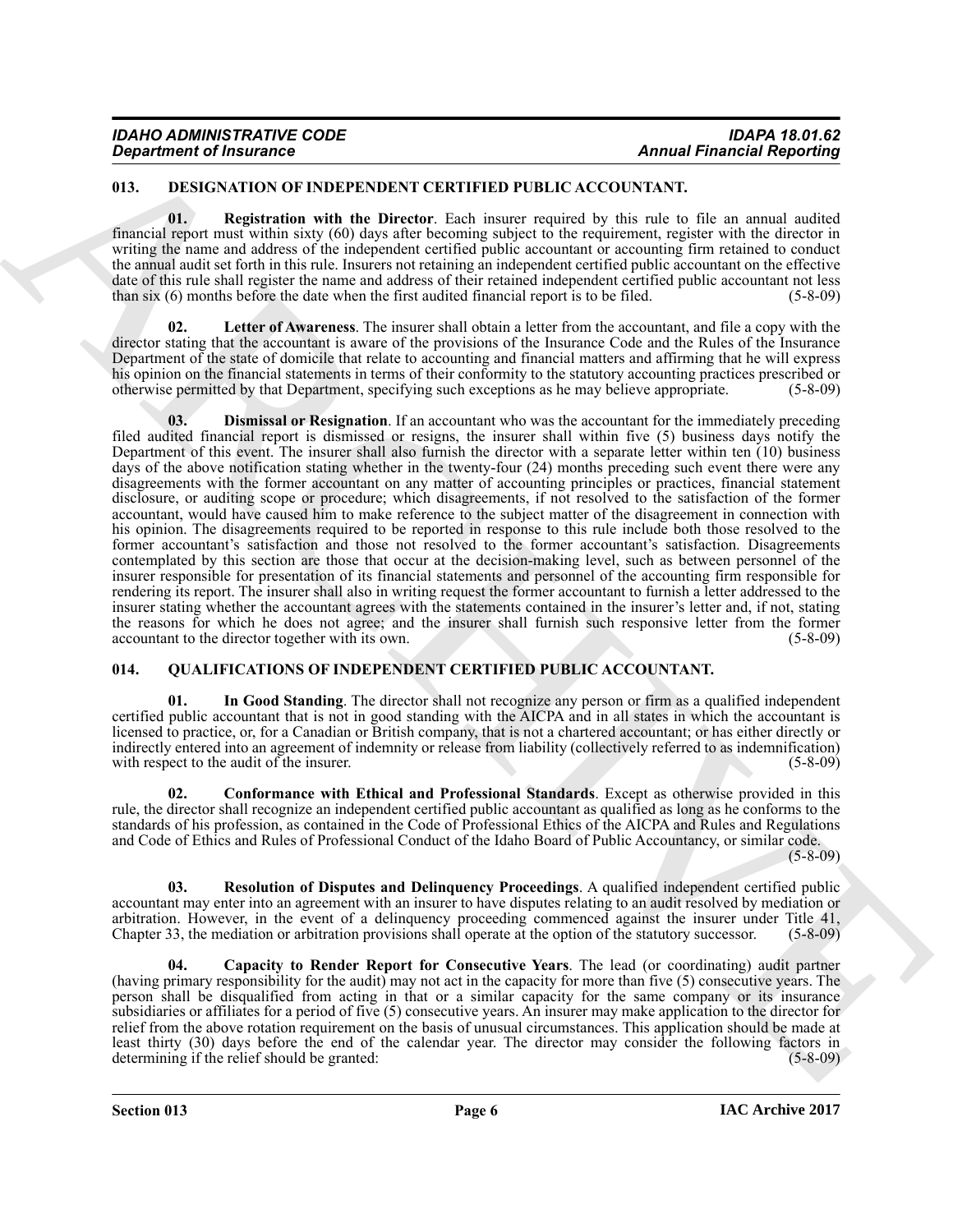**a.** Number of partners, expertise of the partners or the number of insurance clients in the currently d firm: (7-1-93) registered firm;

**b.** Premium volume of the insurer; or (7-1-93)

<span id="page-6-3"></span><span id="page-6-0"></span>**c.** Number of jurisdictions in which the insurer transacts business. (5-8-09)

**05. Relief from Limitation on Consecutive Appointment of Lead Partner**. The insurer shall file, with its annual statement filing, the approval for relief from Subsection 014.04 of this rule, with the states that it is licensed in or doing business in and with the NAIC. If the nondomestic state accepts electronic filing with the NAIC, the insurer shall file the approval in an electronic format acceptable to the NAIC. (5-8-09) the insurer shall file the approval in an electronic format acceptable to the NAIC.

**06. Grounds for Not Recognizing as Qualified**. The director shall neither recognize as a qualified independent certified public accountant, nor accept any annual Audited financial report, prepared in whole or in part by, any natural person who: (5-8-09)

**a.** Has been convicted of fraud, bribery, a violation of the Racketeer Influenced and Corrupt Organizations Act, 18 U.S.C. Sections 1961 to 1968, or any dishonest conduct or practices under federal or state law;  $(5-8-09)$ 

**b.** Has been found to have violated the insurance laws of this state with respect to any previous reports dunder this rule: or (5-8-09) submitted under this rule; or

<span id="page-6-1"></span>**c.** Has demonstrated a pattern or practice of failing to detect or disclose material information in reports filed under the provisions of this rule. (5-8-09) previous reports filed under the provisions of this rule.

**Exparament of financial experiments**<br>
Area of painters of the painters on the annual Francisch Research Research<br>
Neuron of painters is the state of the state of the state of the state of the state of the state of the st **07. Hearings**. The director of insurance may, as provided in Chapter 52, Title 67 and Chapter 2, Title 41, Idaho Code and IDAPA 04.01.11, hold a hearing to determine whether an independent certified public accountant is qualified and, considering the evidence presented, may rule that the accountant is not qualified for purposes of expressing his opinion on the financial statements in the annual Audited financial report made pursuant to this rule and require the insurer to replace the accountant with another whose relationship with the insurer is qualified within the meaning of this rule. (5-8-09) (5-8-09)

<span id="page-6-2"></span>**08. Prohibited Services**. The director shall not recognize as a qualified independent certified public accountant, nor accept an annual audited financial report, prepared in whole or in part by an accountant who provides to an insurer, contemporaneously with the audit, the following non-audit services: (5-8-09)

**a.** Bookkeeping or other services related to the accounting records or financial statements of the (5-8-09)  $\frac{1}{5-8-09}$  (5-8-09)

**b.** Financial information systems design and implementation; (5-8-09)

**c.** Appraisal or valuation services, fairness opinions, or contribution-in-kind reports. (5-8-09)

**d.** Actuarially-oriented advisory services involving the determination of amounts recorded in the financial statements. The accountant may assist an insurer in understanding the methods, assumptions and inputs used in the determination of amounts recorded in the financial statement only if it is reasonable to conclude that the services provided will not be subject to audit procedures during an audit of the insurer's financial statements. An accountant's actuary may also issue an actuarial opinion or certification ("opinion") on an insurer's reserves if the following conditions have been met: (5-8-09) following conditions have been met:

i. Neither the accountant nor the accountant's actuary has performed any management functions or made any management decisions; (5-8-09) (5-8-09)

The insurer has competent personnel (or engages a third party actuary) to estimate the reserves for takes responsibility; and (5-8-09) which management takes responsibility; and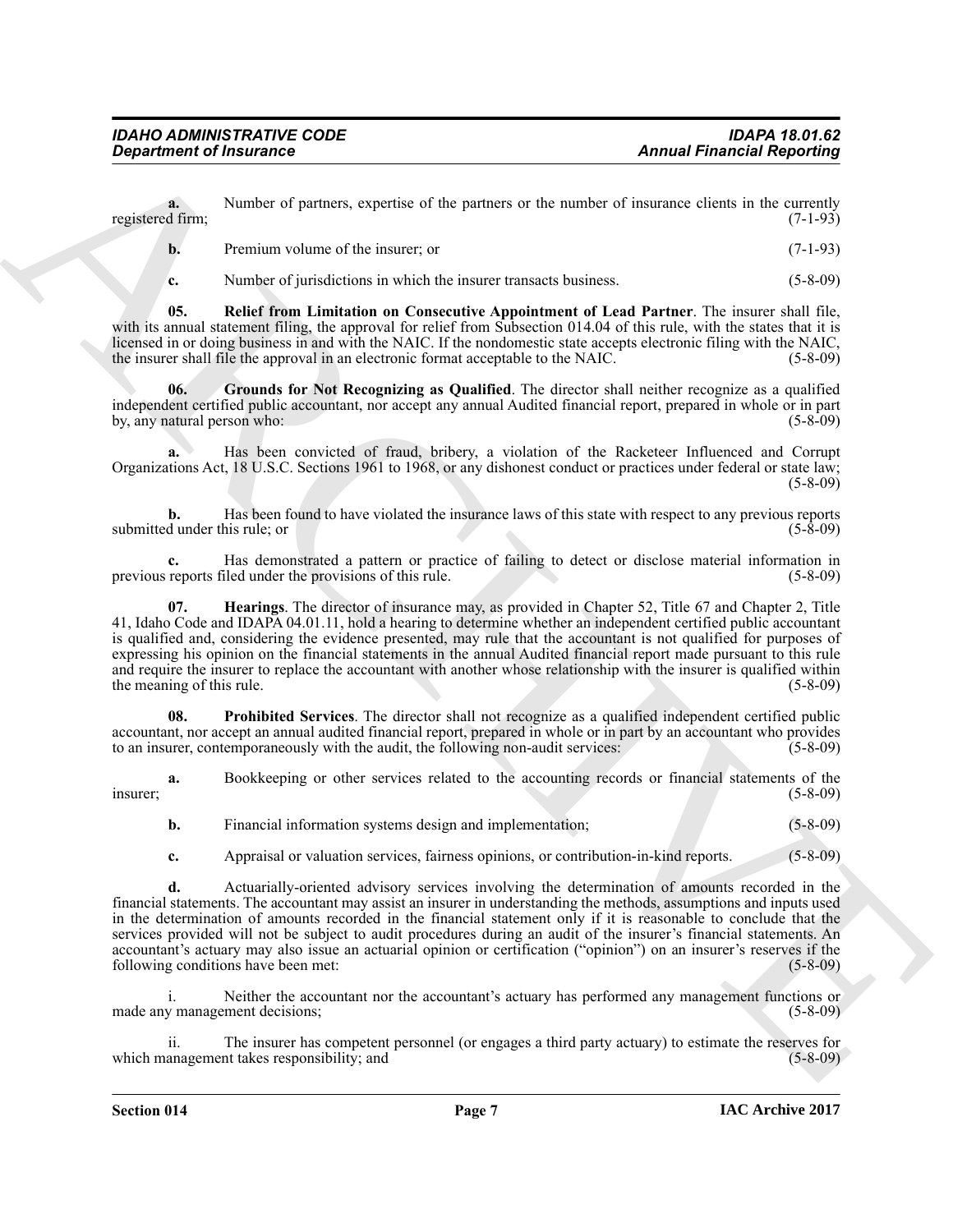|                     | <b>Department of Insurance</b>                                                                                                                                                                                                                                                                                                                                                                                                                                             | <b>Annual Financial Reporting</b> |
|---------------------|----------------------------------------------------------------------------------------------------------------------------------------------------------------------------------------------------------------------------------------------------------------------------------------------------------------------------------------------------------------------------------------------------------------------------------------------------------------------------|-----------------------------------|
| 111.                | The accountant's actuary tests the reasonableness of the reserves after the insurer's management<br>has determined the amount of the reserves;                                                                                                                                                                                                                                                                                                                             | $(5-8-09)$                        |
| e.                  | Internal audit outsourcing services;                                                                                                                                                                                                                                                                                                                                                                                                                                       | $(5-8-09)$                        |
| f.                  | Management functions or human resources;                                                                                                                                                                                                                                                                                                                                                                                                                                   | $(5-8-09)$                        |
| g.                  | Broker or dealer, investment adviser, or investment banking services;                                                                                                                                                                                                                                                                                                                                                                                                      | $(5-8-09)$                        |
| h.                  | Legal services or expert services unrelated to the audit; or                                                                                                                                                                                                                                                                                                                                                                                                               | $(5-8-09)$                        |
| i.                  | Any other services that the director determines, by rule, are impermissible.                                                                                                                                                                                                                                                                                                                                                                                               | $(5-8-09)$                        |
| 09.                 | <b>Principles of Independence</b> . In general, the principles of independence with respect to services<br>provided by the qualified independent certified public accountant are largely predicated on three (3) basic principles,<br>violations of which would impair the accountant's independence. The principles are that the accountant:                                                                                                                              | $(5-8-09)$                        |
| a.                  | Cannot function in the role of management;                                                                                                                                                                                                                                                                                                                                                                                                                                 | $(5-8-09)$                        |
| b.                  | Cannot audit his own work; and                                                                                                                                                                                                                                                                                                                                                                                                                                             | $(5-8-09)$                        |
| c.                  | Cannot serve in an advocacy role for the insurer.                                                                                                                                                                                                                                                                                                                                                                                                                          | $(5 - 8 - 09)$                    |
| 11.                 | 014.08 of this rule. The insurer shall file with the director a written statement discussing the reasons why the insurer<br>should be exempt from these provisions. If the director finds, upon review of this statement, that compliance with this<br>regulation would constitute a financial or organizational hardship upon the insurer, an exemption may be granted.<br>Permitted Non-Audit Services. A qualified independent certified public accountant who performs | $(5-8-09)$                        |
|                     | the audit may engage in other non-audit services, including tax services, that are not described in Subsection 014.08<br>of this rule, or that do not conflict with Subsection 014.09 of this rule, only if the activity is approved in advance by<br>the Audit committee, in accordance with Subsection 014.12 of this rule.                                                                                                                                              | $(5-8-09)$                        |
| 12.                 | Preapproval Required by Audit Committee. All auditing services and non-audit services<br>provided to an insurer by the qualified independent certified public accountant of the insurer shall be preapproved by<br>the Audit committee. The preapproval requirement is waived with respect to non-audit services if the insurer is a<br>SOX Compliant Entity or a direct or indirect wholly-owned subsidiary of a SOX Compliant Entity; or                                 | $(5-8-09)$                        |
| a.                  | The aggregate amount of all such non-audit services provided to the insurer constitutes not more<br>than five percent (5%) of the total amount of fees paid by the insurer to its qualified independent certified public<br>accountant during the fiscal year in which the non-audit services are provided;                                                                                                                                                                | $(5 - 8 - 09)$                    |
| b.<br>services; and | The services were not recognized by the insurer at the time of the engagement to be non-audit                                                                                                                                                                                                                                                                                                                                                                              | $(5-8-09)$                        |
| c.<br>committee.    | The services are promptly brought to the attention of the Audit committee and approved prior to the<br>completion of the audit by the Audit committee or by one (1) or more members of the Audit committee who are the<br>members of the board of directors to whom authority to grant such approvals has been delegated by the Audit                                                                                                                                      | $(5-8-09)$                        |
| 13.                 | Delegation by Audit Committee. The Audit committee may delegate to one (1) or more<br>designated members of the Audit committee the authority to grant the preapprovals required by Subsection 014.12 of<br>this rule. The decisions of any member to whom this authority is delegated shall be presented to the full Audit<br>committee at each of its scheduled meetings.                                                                                                | $(5-8-09)$                        |

<span id="page-7-4"></span><span id="page-7-3"></span><span id="page-7-2"></span><span id="page-7-1"></span><span id="page-7-0"></span>

| а. | Cannot function in the role of management;        | $(5 - 8 - 09)$ |
|----|---------------------------------------------------|----------------|
| b. | Cannot audit his own work; and                    | $(5 - 8 - 09)$ |
|    | Cannot serve in an advocacy role for the insurer. | $(5-8-09)$     |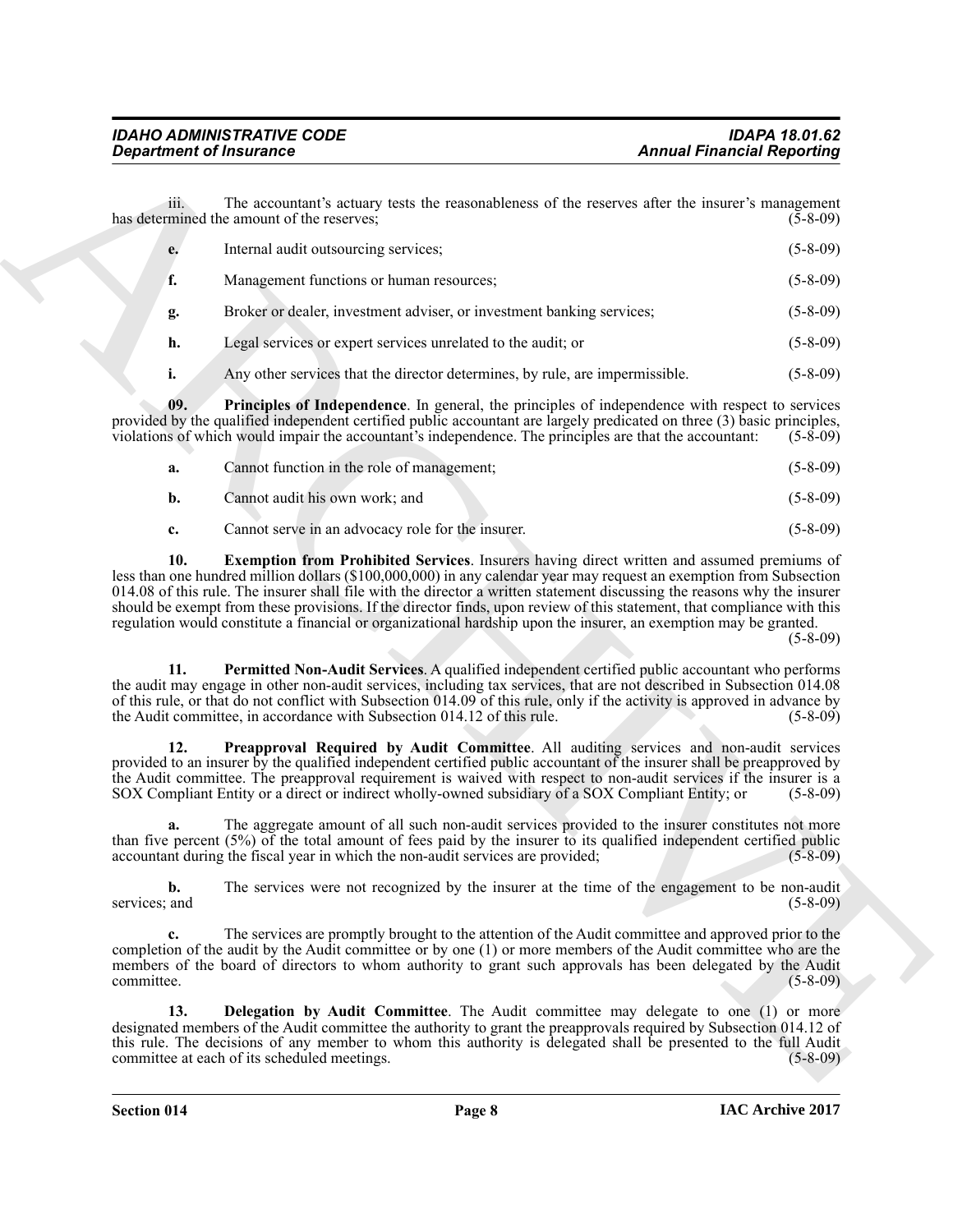<span id="page-8-10"></span>**14. Prior Employment Prohibited**. The director shall not recognize an independent certified public accountant as qualified for a particular insurer if a member of the board, president, chief executive officer, controller, chief financial officer, chief accounting officer, or any person serving in an equivalent position for that insurer, was employed by the independent certified public accountant and participated in the audit of that insurer during the one (1) year period preceding the date that the most current statutory opinion is due. Subsection  $014.14$  of this rule, shall only apply to partners and senior managers involved in the audit. only apply to partners and senior managers involved in the audit.

**a.** An insurer may make application to the director for relief from Subsection 014.14 of this rule, on the basis of unusual circumstances. (5-8-09)

**b.** The insurer shall file, with its annual statement filing, the approval for relief from Subsection 014.14 of this rule, with the states that it is licensed in or doing business in and the NAIC. If the nondomestic state accepts electronic filing with the NAIC, the insurer shall file the approval in an electronic format acceptable to the NAIC. (5-8-09)

### <span id="page-8-3"></span><span id="page-8-0"></span>**015. CONSOLIDATED OR COMBINED AUDITS.**

An insurer may make written application to the director for approval to file audited consolidated or combined financial statements in lieu of separate annual audited financial statements if the insurer is part of a group of insurance companies that utilizes a pooling or one hundred percent (100%) reinsurance agreement that affects the solvency and integrity of the insurer's reserves and such insurer cedes all of its direct and assumed business to the pool. In such cases, a columnar consolidating or combining worksheet shall be filed with the report, as follows: (5-8 cases, a columnar consolidating or combining worksheet shall be filed with the report, as follows:

**01. Worksheet**. Amounts shown on the consolidated or combined Audited financial report shall be shown on the worksheet; (5-8-09)

<span id="page-8-8"></span><span id="page-8-7"></span><span id="page-8-5"></span><span id="page-8-4"></span>**02. Separate Amounts**. Amounts for each insurer subject to this section shall be stated separately;  $(5-8-09)$ 

**03. Noninsurance Operations**. Noninsurance operations may be shown on the worksheet on a d or individual basis: (5-8-09) combined or individual basis;

**Explanations of Consolidating and Eliminating Entries**. Explanations of consolidating and eliminating entries shall be included; and (5-8-09)

<span id="page-8-6"></span>**05. Reconciliation**. A reconciliation shall be included of any differences between the amounts shown in the individual insurer columns of the worksheet and comparable amounts shown on the annual statement of the insurers. (5-8-09)  $\frac{1}{5-8-09}$  (5-8-09)

#### <span id="page-8-11"></span><span id="page-8-1"></span>**016. SCOPE OF AUDIT AND REPORT OF INDEPENDENT CERTIFIED PUBLIC ACCOUNTANT.**

**Expartment of financine C**<br>
14. Propries and Probabilities. The decoration and probabilities are also the thermal interaction could be presented the control of the control of the control of the control of the control of Financial statements furnished pursuant to Section 012 hereof shall be examined by the independent certified public accountant. The audit of the insurer's financial statements shall be conducted in accordance with generally accepted auditing standards. The independent certified public accountant should obtain an understanding of internal control sufficient to plan the audit. To the extent required by the standards of his profession, for those insurers required to file a Management's Report of Internal Control over Financial Reporting pursuant to Section 023, the independent certified public accountant should consider (as that term is defined in generally accepted auditing standards) the most recently available report in planning and performing the audit of the statutory financial statements. Consideration shall be given to the other procedures illustrated in the Financial Condition Examiner's Handbook promulgated by the National Association of Insurance Commissioners as the independent certified public accountant deems necessary. (5-8-09) necessary. (5-8-09)

#### <span id="page-8-9"></span><span id="page-8-2"></span>**017. NOTIFICATION OF ADVERSE FINANCIAL CONDITION.**

The insurer required to furnish the annual Audited financial report shall require the independent certified public accountant to report, in writing, within five (5) business days to the board of directors or its Audit committee any determination by the independent certified public accountant that the insurer has materially misstated its financial condition as reported to the director as of the balance sheet date currently under audit or that the insurer does not meet the minimum capital and surplus requirements of Title 41, Idaho Code, as of that date. An insurer that has received a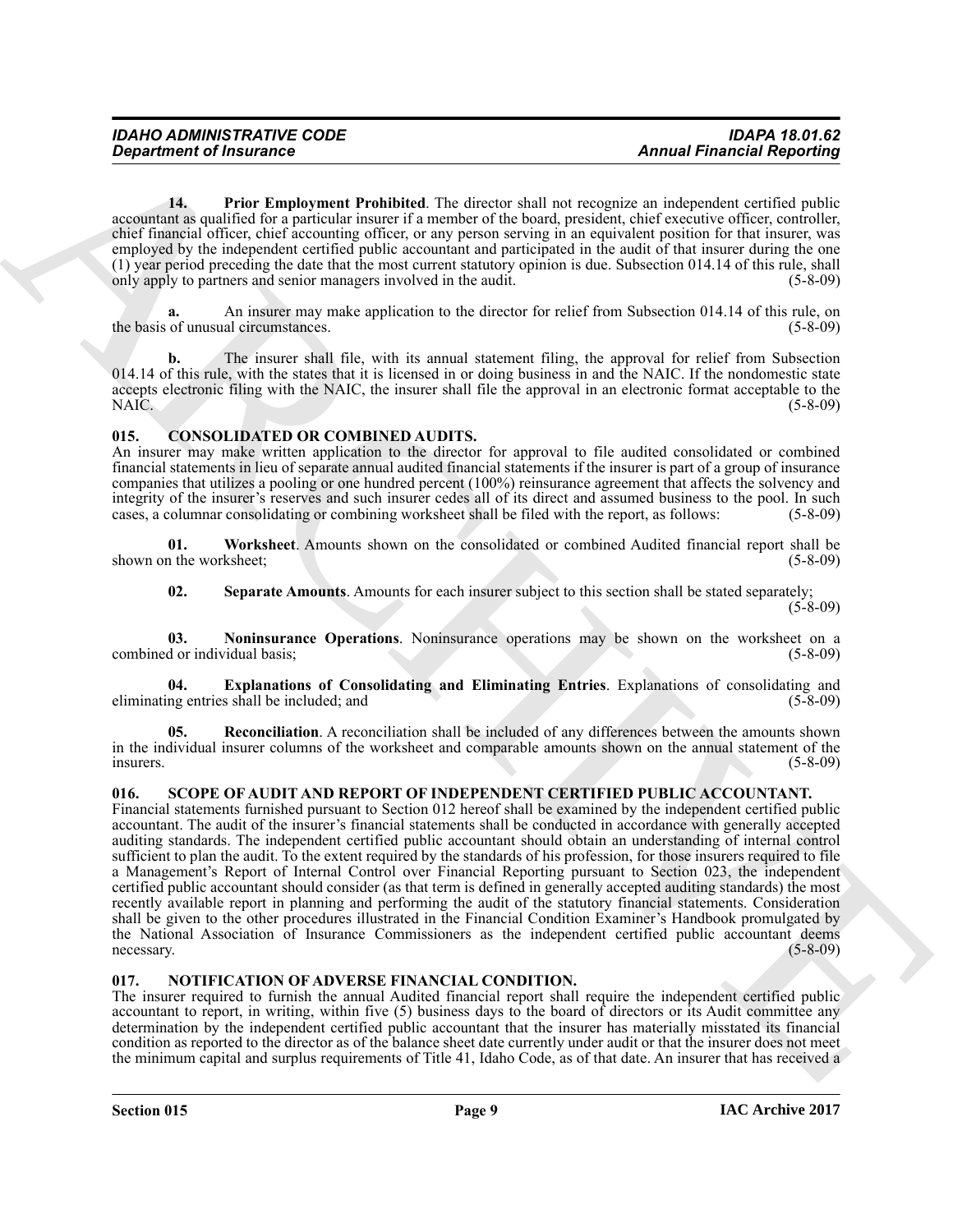# *IDAHO ADMINISTRATIVE CODE IDAPA 18.01.62*

report pursuant to this paragraph shall forward a copy of the report to the director within five (5) business days of receipt of the report and shall provide the independent certified public accountant making the report with evidence of the report being furnished to the director. If the independent certified public accountant fails to receive such evidence within the required five (5) business day period, the independent certified public accountant shall furnish to the director a copy of its report within the next five (5) business days. No independent certified public accountant shall be liable in any manner to any person for any statement made in connection with Section 017 if the statement is made in good faith in compliance with Section 017. If the accountant, subsequent to the date of the Audited financial report filed pursuant to this rule, becomes aware of facts which might have affected his report, the director notes the obligation of the accountant to take action as prescribed by the standards of his profession. (5-8-09)

#### <span id="page-9-10"></span><span id="page-9-0"></span>**018. COMMUNICATION OF INTERNAL CONTROL RELATED MATTERS NOTED IN AN AUDIT.**

**Statistics of Finances C**<br>**ARCHIVERG CONTINUES ARCHIVERG CONTINUES ARCHIVERG CONTINUES ARCHIVERG CONTINUES ARCHIVERG CONTINUES ARCHIVERG CONTINUES ARCHIVERG CONTINUES ARCHIVERG CONTINUES ARCHIVERG CONTINUES ARCHIVERG CON** In addition to the annual audited financial report, each insurer shall furnish the director with a written communication as to any unremediated material weaknesses in its Internal control over financial reporting noted during the audit. Such communication shall be prepared by the accountant within sixty (60) days after the filing of the annual audited financial report, and shall contain a description of any unremediated material weakness (as the term material weakness is defined by the standards of his profession) as of December 31 immediately preceding (so as to coincide with the audited financial report discussed in Subsection 011.01, of this rule) in the insurer's Internal control over financial reporting noted by the accountant during the course of their audit of the financial statements. If no unremediated material weaknesses were noted, the communication should so state. The insurer is required to provide a description of remedial actions taken or proposed to correct unremediated material weaknesses, if the actions are not described in the accountant's communication. (5-8-09) not described in the accountant's communication.

#### <span id="page-9-3"></span><span id="page-9-1"></span>**019. ACCOUNTANT'S LETTER OF QUALIFICATION.**

The accountant shall furnish the insurer in connection with, and for inclusion in, the filing of the annual audited financial report, a letter stating: (5-8-09) financial report, a letter stating:

<span id="page-9-8"></span>**01. Independence**. That the accountant is independent with respect to the insurer and conforms to the standards of his profession as contained in the Code of Professional Ethics and pronouncements of the AICPA and the Rules of Professional Conduct of the Idaho Board of Public Accountancy, or similar code;

<span id="page-9-4"></span>**Background and Experience**. The background and experience in general, and the experience in audits of insurers of the staff assigned to the engagement and whether each is an independent certified public accountant. Nothing within this rule shall be construed as prohibiting the accountant from utilizing such staff as he deems appropriate where use is consistent with the standards prescribed by generally accepted auditing standards;

 $(5-8-09)$ 

<span id="page-9-5"></span>**03. Compliance with Rule**. That the accountant understands the annual audited financial report and his opinion thereon will be filed in compliance with this rule and that the director will be relying on this information in the monitoring and regulation of the financial position of insurers; (5-8-09)

<span id="page-9-7"></span>**04. Consent to Requirements of Section 020**. That the accountant consents to the requirements of Section 020 of this rule and that the accountant consents and agrees to make available for review by the director, or the director's designee or appointed agent, the workpapers, as defined in Section 020; (5-8-09)

<span id="page-9-9"></span>**05. Properly Licensed**. A representation that the accountant is properly licensed by an appropriate insing authority and is a member in good standing in the AICPA; and (5-8-09) state licensing authority and is a member in good standing in the AICPA; and

<span id="page-9-6"></span>**06.** Compliance with Section 014. A representation that the accountant is in compliance with the ents of Section 014 of this rule. (7-1-93) requirements of Section 014 of this rule.

#### <span id="page-9-11"></span><span id="page-9-2"></span>**020. DEFINITION, AVAILABILITY AND MAINTENANCE OF CERTIFIED PUBLIC ACCOUNTANTS WORKPAPERS.**

Workpapers are the records kept by the independent certified public accountant of the procedures followed, the tests performed, the information obtained, and the conclusions reached pertinent to the accountant's audit of the financial statements of an insurer. Workpapers, accordingly, may include audit planning documentation, work programs, analyses, memoranda, letters of confirmation and representation, abstracts of company documents and schedules or commentaries prepared or obtained by the independent certified public accountant in the course of his audit of the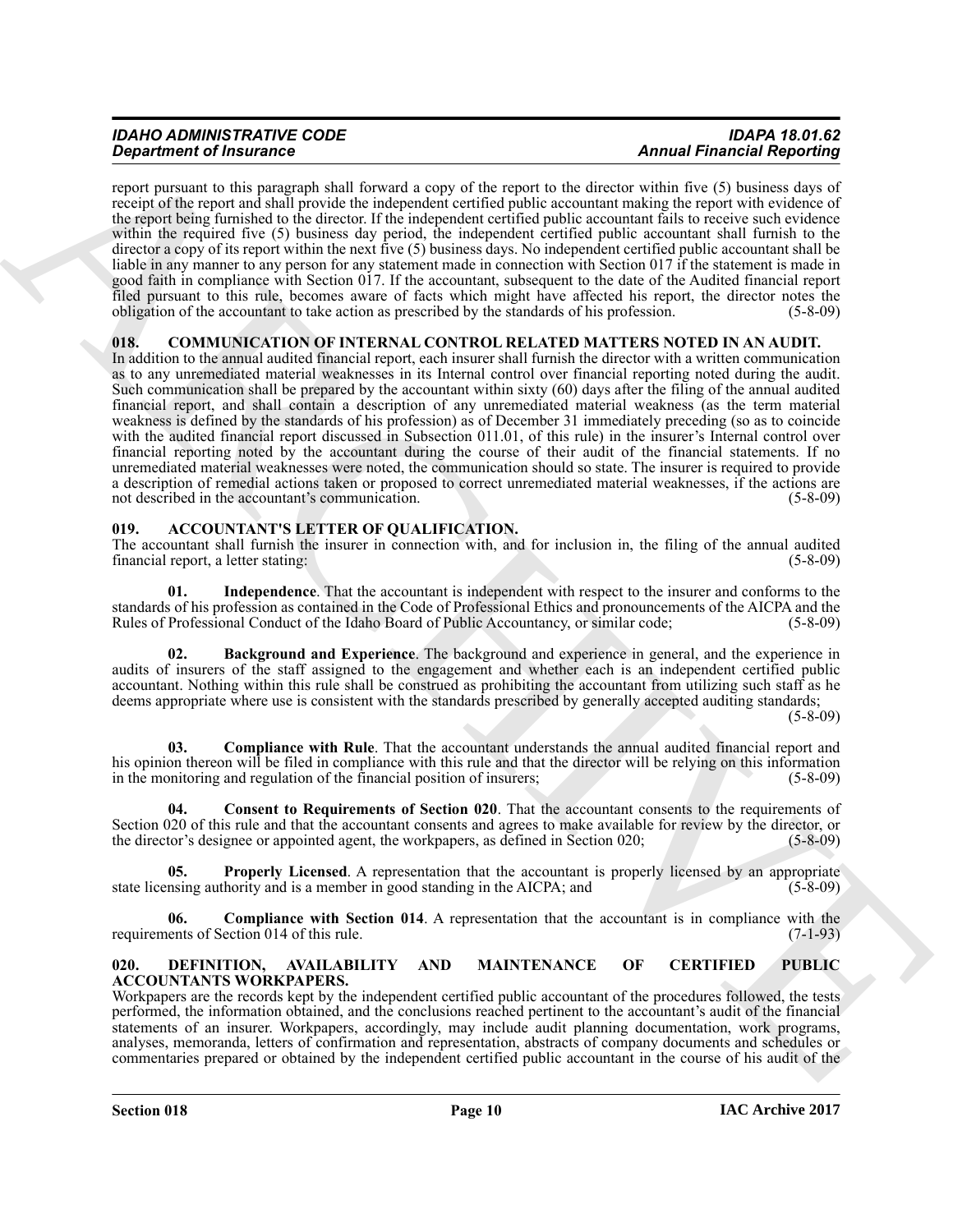# *IDAHO ADMINISTRATIVE CODE IDAPA 18.01.62*

**Operator of Francesco Constraints** on the second of the second of the second of the second of the second of the second of the second of the second of the second of the second of the second of the second of the second of financial statements of an insurer and which support the accountant's opinion. Every insurer required to file an Audited financial report pursuant to this rule, shall require the accountant to make available for review by the insurance department examiners, all workpapers prepared in the conduct of the accountant's audit and any communications related to the audit between the accountant and the insurer, at the office of the insurer, at the insurance department or at any other reasonable place designated by the director. The insurer shall require that the accountant retain the audit workpapers and communications until the insurance department has filed a report on examination covering the period of the audit but no longer than seven (7) years from the date of the audit report. In the conduct of the aforementioned periodic review by the insurance. department examiners, it shall be agreed that photocopies of pertinent audit workpapers may be made and retained by the department. Such reviews by the department examiners shall be considered investigations and all working papers and communications obtained during the course of such investigations shall be afforded the same confidentiality as other examination workpapers generated by the department. (5-8-09) generated by the department.

#### <span id="page-10-1"></span><span id="page-10-0"></span>**021. REQUIREMENTS FOR AUDIT COMMITTEES.**

This section shall not apply to foreign or alien insurers licensed in this state or an insurer that is a SOX Compliant Entity or a direct or indirect wholly-owned subsidiary of a SOX Compliant Entity. (5-8-09) Entity or a direct or indirect wholly-owned subsidiary of a SOX Compliant Entity.

<span id="page-10-7"></span>**01. Responsibility**. The Audit committee shall be directly responsible for the appointment, compensation and oversight of the work of any accountant (including resolution of disagreements between management and the accountant regarding financial reporting) for the purpose of preparing or issuing the audited financial report or related work pursuant to this chapter. Each accountant shall report directly to the Audit committee. (5-8-09)

<span id="page-10-5"></span>**02. Corporate Membership**. Each member of the Audit committee shall be a member of the board of directors of the insurer or a member of the board of directors of an entity elected pursuant to Subsection 021.05 and<br>(5-8-09) Section 010 of this rule.

<span id="page-10-6"></span>**03. Independence**. In order to be considered independent for purposes of Section 021, a member of the Audit committee may not, other than in his capacity as a member of the Audit committee, the board of directors, or any other board committee, accept any consulting, advisory or other compensatory fee from the entity or be an affiliated person of the entity or any subsidiary thereof. However, if law requires board participation by otherwise non-independent members, that law shall prevail and such members may participate in the Audit committee and be designated as independent for Audit committee purposes, unless they are an officer or employee of the insurer or one  $(1)$  of its affiliates.  $(5-8-09)$ 

<span id="page-10-3"></span>**04. Continuation of Service**. If a member of the Audit committee ceases to be independent for reasons outside the member's reasonable control, that person, with notice by the responsible entity to the director, may remain an Audit committee member of the responsible entity until the earlier of the next annual meeting of the responsible entity or one (1) year from the occurrence of the event that caused the member to be no longer independent. (5-8-09)

<span id="page-10-4"></span>**05. Controlling Person**. To exercise the election of the controlling person to designate the Audit committee for purposes of this rule, the ultimate controlling person shall provide written notice to the directors of insurance of the affected insurers. Notification shall be made timely prior to the issuance of the statutory audit report and include a description of the basis for the election. The election can be changed through notice to the director by the insurer, which shall include a description of the basis for the change. The election shall remain in effect for perpetuity until rescinded. (5-8-09) perpetuity, until rescinded.

<span id="page-10-2"></span>**06. Accountant's Reports to Audit Committee**. The Audit committee shall require the accountant that performs for an insurer any audit required by this rule to timely report to the Audit committee in accordance with the standards of his profession. If an insurer is a member of an insurance holding company system, the reports required by Subsection 021.06 of this rule, may be provided to the Audit committee on an aggregate basis for insurers in the holding company system, provided that any substantial differences among insurers in the system are identified<br>to the Audit committee. The accountant's reports shall include: (5-8-09) to the Audit committee. The accountant's reports shall include:

- **a.** All significant accounting policies and material permitted practices; (5-8-09)
- **b.** All material alternative treatments of financial information within statutory accounting principles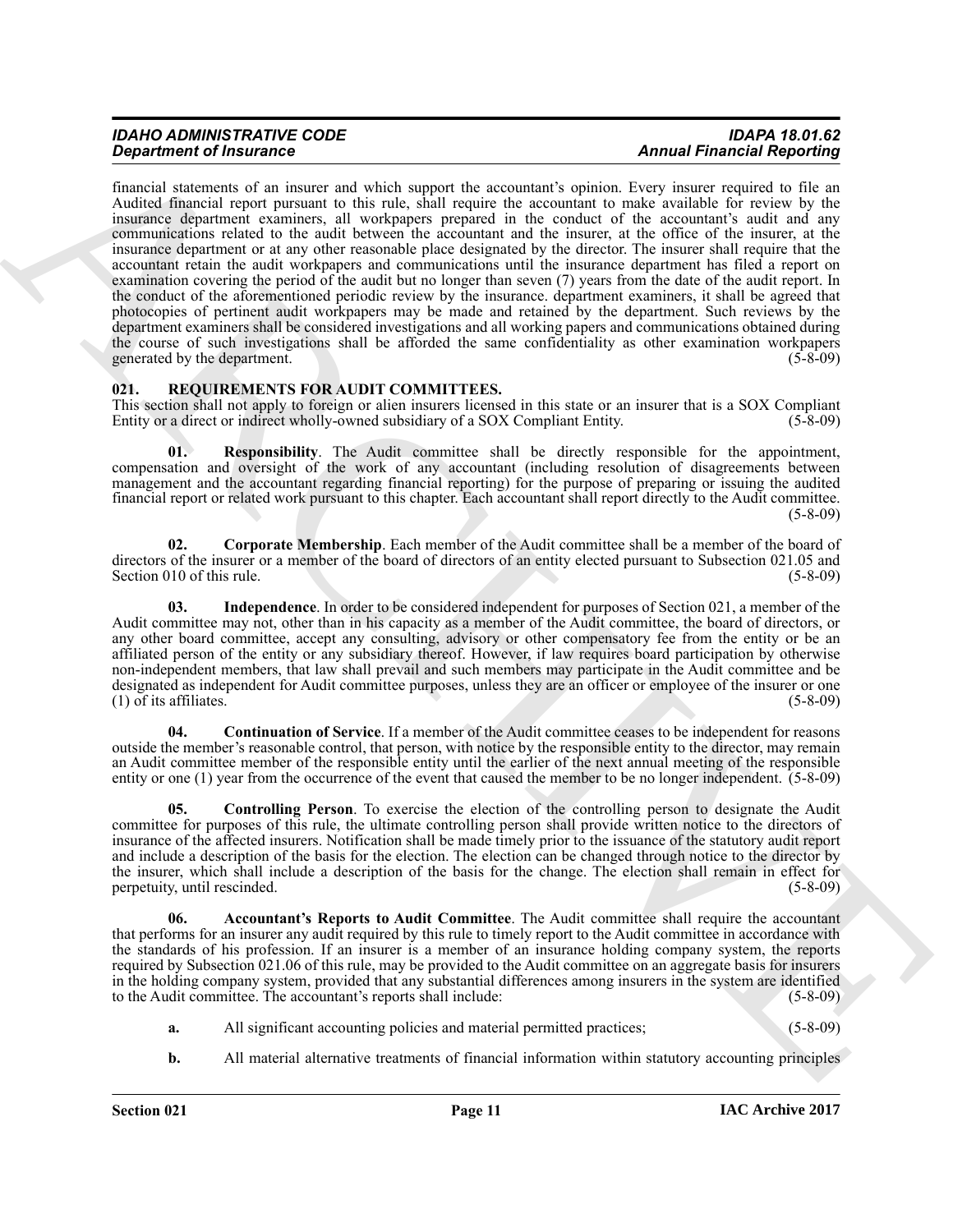<span id="page-11-6"></span>

| <b>Department of Insurance</b>                                                                                    |                                                                                                                                                                                                                                                                                                                            | <b>Annual Financial Reporting</b>                                                                                                                                                                                                                                                                                                                                                                                                                                                                                                                                                                                                                                                                                         |
|-------------------------------------------------------------------------------------------------------------------|----------------------------------------------------------------------------------------------------------------------------------------------------------------------------------------------------------------------------------------------------------------------------------------------------------------------------|---------------------------------------------------------------------------------------------------------------------------------------------------------------------------------------------------------------------------------------------------------------------------------------------------------------------------------------------------------------------------------------------------------------------------------------------------------------------------------------------------------------------------------------------------------------------------------------------------------------------------------------------------------------------------------------------------------------------------|
| disclosures and treatments, and the treatment preferred by the accountant; and                                    |                                                                                                                                                                                                                                                                                                                            | that have been discussed with management officials of the insurer, ramifications of the use of the alternative<br>$(5-8-09)$                                                                                                                                                                                                                                                                                                                                                                                                                                                                                                                                                                                              |
| such as any management letter or schedule of unadjusted differences.                                              |                                                                                                                                                                                                                                                                                                                            | Other material written communications between the accountant and the management of the insurer,<br>$(5-8-09)$                                                                                                                                                                                                                                                                                                                                                                                                                                                                                                                                                                                                             |
| 07.<br>independent Audit committee members shall meet or exceed the following criteria:                           |                                                                                                                                                                                                                                                                                                                            | Required Proportion of Independent Audit Committee Members. The proportion of<br>$(5 - 8 - 09)$                                                                                                                                                                                                                                                                                                                                                                                                                                                                                                                                                                                                                           |
|                                                                                                                   | <b>Prior Calendar Year Direct Written and Assumed Premiums</b>                                                                                                                                                                                                                                                             |                                                                                                                                                                                                                                                                                                                                                                                                                                                                                                                                                                                                                                                                                                                           |
| $$0 - $300,000,000$                                                                                               | Over \$300,000,000 - \$500,000,000                                                                                                                                                                                                                                                                                         | Over \$500,000,000                                                                                                                                                                                                                                                                                                                                                                                                                                                                                                                                                                                                                                                                                                        |
| No minimum requirements. See<br>also Note A and B.                                                                | Majority (50% or more) of mem-<br>bers shall be independent. See<br>also Note A and B.                                                                                                                                                                                                                                     | Supermajority of members (75%<br>or more) shall be independent.<br>See also Note A.                                                                                                                                                                                                                                                                                                                                                                                                                                                                                                                                                                                                                                       |
| otherwise exhibits qualities of a troubled insurer.                                                               | Note A: The director has authority afforded by state law to require the entity's board to enact improvements<br>to the independence of the Audit committee membership if the insurer is in a RBC action level event,<br>meets one or more of the standards of an insurer deemed to be in hazardous financial condition, or |                                                                                                                                                                                                                                                                                                                                                                                                                                                                                                                                                                                                                                                                                                                           |
| committee members.                                                                                                | Note B: All insurers with less than \$500,000,000 in prior year direct written and assumed premiums are<br>encouraged to structure their Audit committees with at least a supermajority of independent Audit                                                                                                               |                                                                                                                                                                                                                                                                                                                                                                                                                                                                                                                                                                                                                                                                                                                           |
|                                                                                                                   | Note C: Prior calendar year direct written and assumed premiums shall be the combined total of direct<br>premiums and assumed premiums from non-affiliates for the reporting entities.                                                                                                                                     |                                                                                                                                                                                                                                                                                                                                                                                                                                                                                                                                                                                                                                                                                                                           |
|                                                                                                                   |                                                                                                                                                                                                                                                                                                                            | $(5 - 8 - 09)$                                                                                                                                                                                                                                                                                                                                                                                                                                                                                                                                                                                                                                                                                                            |
| 08.<br>with the NAIC, the insurer shall file the approval in an electronic format acceptable to the NAIC.<br>022. |                                                                                                                                                                                                                                                                                                                            | Hardship Waiver. An insurer with direct written and assumed premium, excluding premiums<br>reinsured with the Federal Crop Insurance Corporation and Federal Flood Program, less than five hundred million<br>dollars (\$500,000,000) may make application to the director for a waiver from the Section 021 requirements based<br>upon hardship. The insurer shall file, with its annual statement filing, the approval for relief from Section 021 with<br>the states that it is licensed in or doing business in and the NAIC. If the nondomestic state accepts electronic filing<br>$(5 - 8 - 09)$<br>CONDUCT OF INSURER IN CONNECTION WITH THE PREPARATION OF REQUIRED                                               |
| <b>REPORTS AND DOCUMENTS.</b>                                                                                     |                                                                                                                                                                                                                                                                                                                            |                                                                                                                                                                                                                                                                                                                                                                                                                                                                                                                                                                                                                                                                                                                           |
| 01.<br>review or communication required under this chapter.                                                       |                                                                                                                                                                                                                                                                                                                            | False or Misleading Statements. No director or officer of an insurer shall, directly or indirectly<br>make or cause to be made a materially false or misleading statement to an accountant in connection with any audit,<br>$(5-8-09)$                                                                                                                                                                                                                                                                                                                                                                                                                                                                                    |
| 02.<br>review or communication required under this chapter.                                                       |                                                                                                                                                                                                                                                                                                                            | <b>Omissions</b> . No director or officer of an insurer shall, directly or indirectly omit to state, or cause<br>another person to omit to state, any material fact necessary in order to make statements made, in light of the<br>circumstances under which the statements were made, not misleading to an accountant in connection with any audit,<br>$(5-8-09)$                                                                                                                                                                                                                                                                                                                                                        |
| 03.                                                                                                               |                                                                                                                                                                                                                                                                                                                            | Coercion. No officer or director of an insurer, or any other person acting under the direction<br>thereof, shall directly or indirectly take any action to coerce, manipulate, mislead or fraudulently influence any<br>accountant engaged in the performance of an audit pursuant to this chapter if that person knew or should have known<br>that the action, if successful, could result in rendering the insurer's financial statements materially misleading. For<br>purposes of Subsection 022.03 of this rule, actions that, "if successful, could result in rendering the insurer's financial<br>statements materially misleading" include, but are not limited to, actions taken at any time with respect to the |
|                                                                                                                   |                                                                                                                                                                                                                                                                                                                            |                                                                                                                                                                                                                                                                                                                                                                                                                                                                                                                                                                                                                                                                                                                           |

#### <span id="page-11-5"></span><span id="page-11-4"></span><span id="page-11-3"></span><span id="page-11-2"></span><span id="page-11-1"></span><span id="page-11-0"></span>**022. CONDUCT OF INSURER IN CONNECTION WITH THE PREPARATION OF REQUIRED REPORTS AND DOCUMENTS.**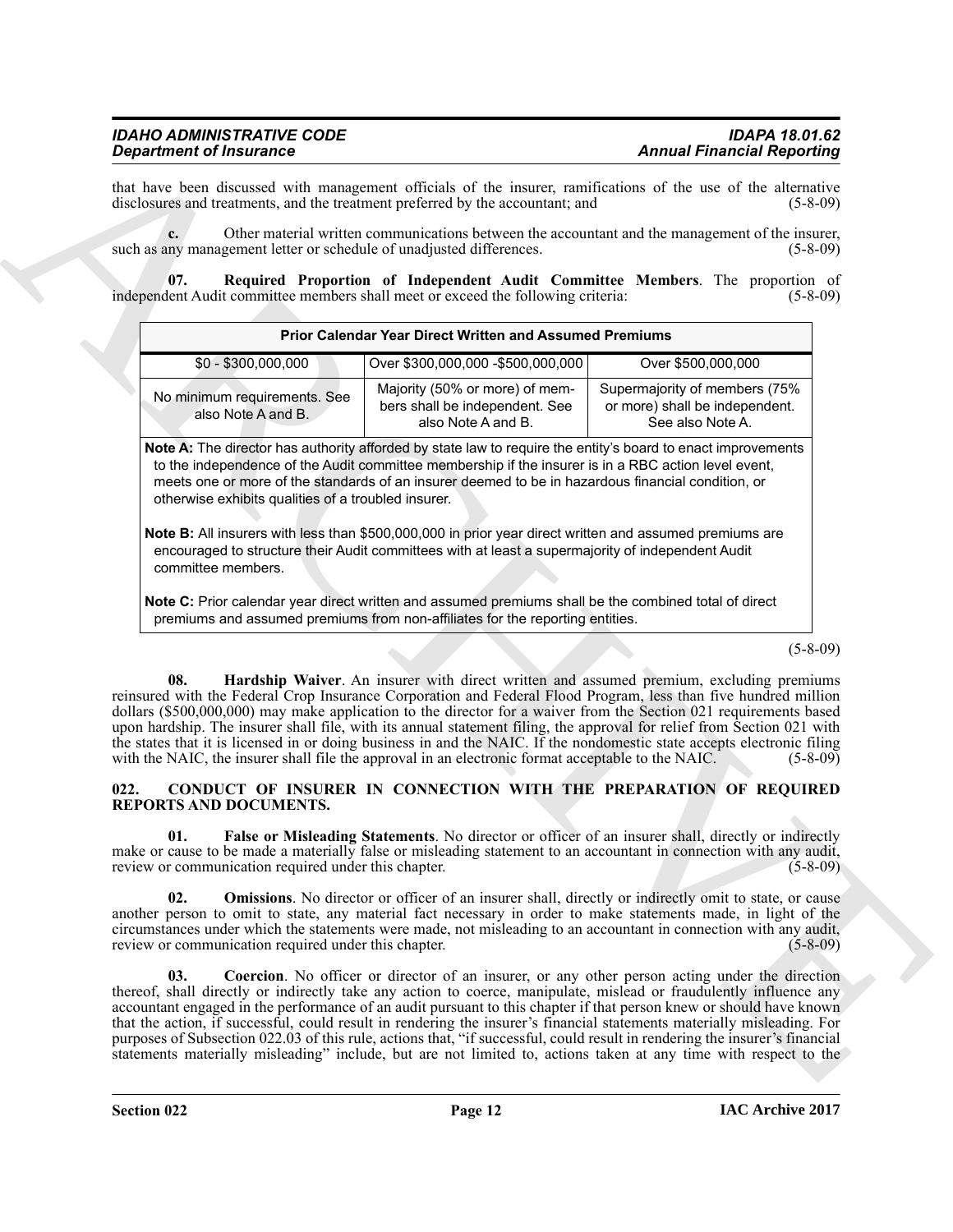| <b>IDAHO ADMINISTRATIVE CODE</b> | <b>IDAPA 18.01.62</b>             |
|----------------------------------|-----------------------------------|
| <b>Department of Insurance</b>   | <b>Annual Financial Reporting</b> |

professional engagement period to coerce, manipulate, mislead or fraudulently influence an accountant: (5-8-09)

**a.** To issue or reissue a report on an insurer's financial statements that is not warranted in the circumstances (due to material violations of statutory accounting principles prescribed by the director, generally accepted auditing standards, or other professional or regulatory standards); (5-8-09)

**b.** Not to perform audit, review or other procedures required by generally accepted auditing standards or other professional standards; (5-8-09)

**c.** Not to withdraw an issued report; or (5-8-09)

<span id="page-12-2"></span><span id="page-12-1"></span>**d.** Not to communicate matters to an insurer's Audit committee. (5-8-09)

#### <span id="page-12-0"></span>**023. MANAGEMENT'S REPORT OF INTERNAL CONTROL OVER FINANCIAL REPORTING.**

**01.** Premium Threshold. Every insurer required to file an audited financial report pursuant to this chapter that has annual direct written and assumed premiums, excluding premiums reinsured with the Federal Crop Insurance Corporation and Federal Flood Program, of five hundred million dollars (\$500,000,000) or more shall prepare a report of the insurer's or Group of insurers' Internal control over financial reporting, as these terms are defined in Section 010. The report shall be filed with the director along with the Communication of Internal Control Related Matters Noted in an Audit described under Section 018. Management's Report of Internal Control over<br>Financial Reporting shall be as of December 31 immediately preceding. (5-8-09) Financial Reporting shall be as of December 31 immediately preceding.

<span id="page-12-5"></span><span id="page-12-3"></span>**02.** RBC Level or Other Event. Notwithstanding the premium threshold in Subsection 023.01 of this rule, the director may require an insurer to file Management's Report of Internal Control over Financial Reporting if the insurer is in any RBC level event, or meets any one (1) or more of the standards of an insurer deemed to be in hazardous financial condition as defined in IDAPA 18.01.66, "Director's Authority for Companies Deemed to be in<br>Hazardous Financial Condition." (5-8-09) Hazardous Financial Condition.'

**Expansion of Francesco Computer, and the system of Francesco Computer (Annual Francesco Computer Systems)**<br>
procedure to the system of the system of the system of the system of the system of the system of the system of t **03. Section 404**. An insurer or a Group of insurers may file its or its parent's Section 404 Report and an addendum in satisfaction of this Section 023 requirement provided that those internal controls of the insurer or Group of insurers having a material impact on the preparation of the insurer's or Group of insurers' audited statutory financial statements (those items included in Subsections 012.02 through 012.07 of this rule) were included in the scope of the Section 404 Report. The addendum shall be a positive statement by management that there are no material processes with respect to the preparation of the insurer's or Group of insurers' audited statutory financial statements (those items included in Subsections 012.02 through 012.07 of this rule) excluded from the Section 404 Report. If there are internal controls of the insurer or Group of insurers that have a material impact on the preparation of the insurer's or Group of insurers' audited statutory financial statements and those internal controls were not included in the scope of the Section 404 Report, the insurer or Group of insurers may either file: (5-8-09) included in the scope of the Section 404 Report, the insurer or Group of insurers may either file:

|  | A Section 023 report; or |  |  | $(5 - 8 - 09)$ |
|--|--------------------------|--|--|----------------|
|--|--------------------------|--|--|----------------|

**b.** The Section 404 Report and a Section 023 report for those internal controls that have a material impact on the preparation of the insurer's or Group of insurers' audited statutory financial statements not covered by the Section 404 Report, providing the insurer or Group of insurers is: (5-8-09) the Section 404 Report, providing the insurer or Group of insurers is:

| Directly subject to Section 404; |  | $(5 - 8 - 09)$ |  |
|----------------------------------|--|----------------|--|
|                                  |  |                |  |

ii. Part of a holding company system whose parent is directly subject to Section 404; (5-8-09)

<span id="page-12-4"></span>iii. Not directly subject to Section 404 but is a SOX Compliant Entity; or (5-8-09)

iv. A member of a holding company system whose parent is not directly subject to Section 404 but is a SOX Compliant Entity. (5-8-09)

**04. Required Elements**. Management's Report of Internal Control over Financial Reporting shall include: (5-8-09)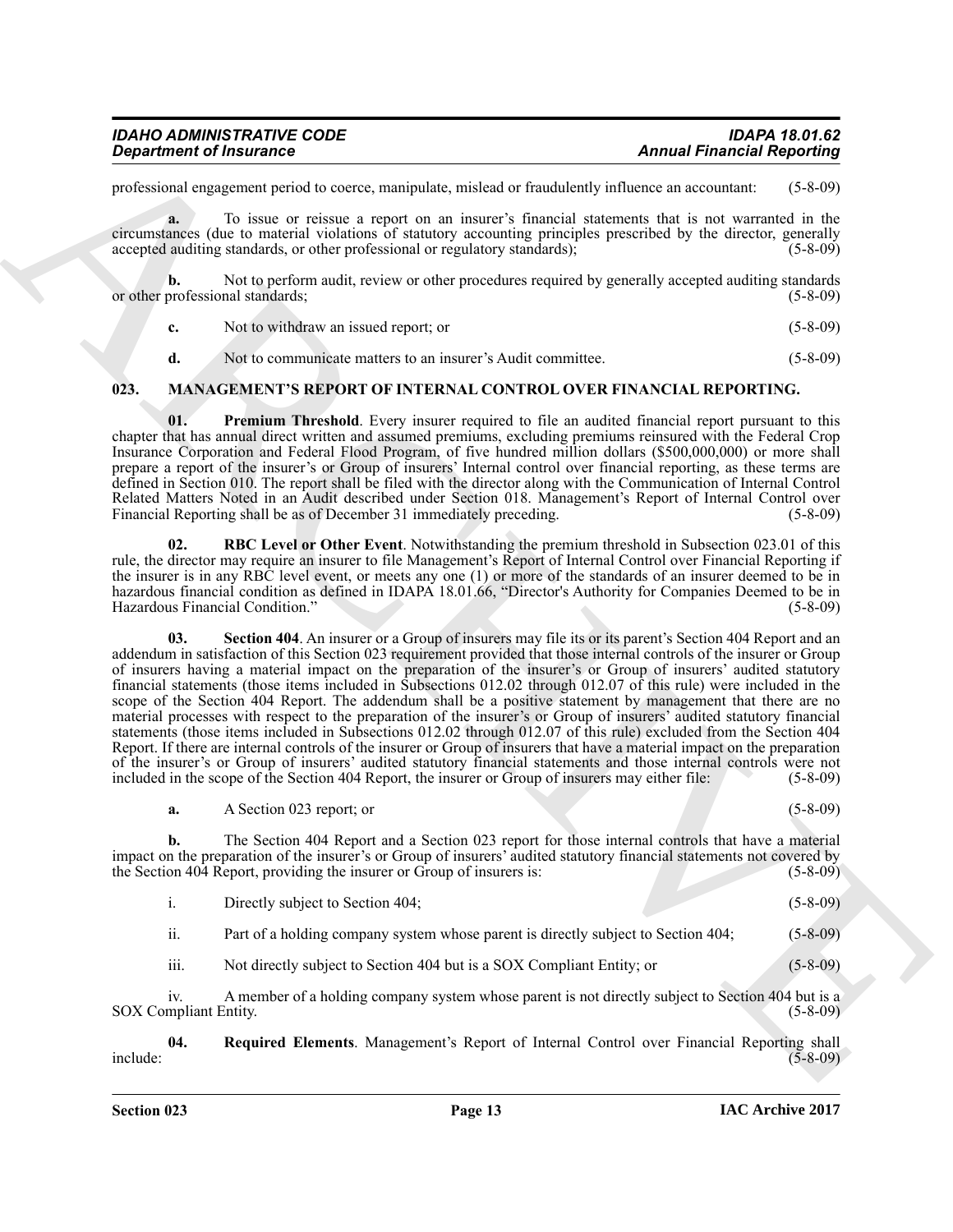**a.** A statement that management is responsible for establishing and maintaining adequate Internal ver financial reporting: (5-8-09) control over financial reporting;

**b.** A statement that management has established Internal control over financial reporting and an assertion, to the best of management's knowledge and belief, after diligent inquiry, as to whether its Internal control over financial reporting is effective to provide reasonable assurance regarding the reliability of financial statements in accordance with statutory accounting principles; (5-8-09) (5-8-09)

A statement that briefly describes the approach or processes by which management evaluated the s Internal control over financial reporting, and (5-8-09) effectiveness of its Internal control over financial reporting; and

**d.** A statement that briefly describes the scope of work that is included and whether any internal were excluded: (5-8-09) controls were excluded;

**e.** Disclosure of any unremediated material weaknesses in the Internal control over financial reporting identified by management as of December 31 immediately preceding. Management is not permitted to conclude that the Internal control over financial reporting is effective to provide reasonable assurance regarding the reliability of financial statements in accordance with statutory accounting principles if there is one (1) or more unremediated material weaknesses in its Internal control over financial reporting; (5-8-09) material weaknesses in its Internal control over financial reporting;

**f.** A statement regarding the inherent limitations of internal control systems; and  $(5-8-09)$ 

<span id="page-13-1"></span>**g.** Signatures of the chief executive officer and the chief financial officer (or equivalent position/title). (5-8-09)

**Exparament of fractraces** the material is considered to traditional interaction (Annual Francesco Reporting<br>
contraction of the stationary electric is equivalent to traditionary electric is equivalent to the stationary e **05. Documentation by Management**. Management shall document and make available upon financial condition examination the basis upon which its assertions, required in Subsection 023.04 of this rule, are made. Management may base its assertions, in part, upon its review, monitoring and testing of internal controls undertaken in the normal course of its activities. Management shall have discretion as to the nature of the internal control framework used, and the nature and extent of documentation, in order to make its assertion in a cost effective manner and, as such, may include assembly of or reference to existing documentation. Management's Report on Internal Control over Financial Reporting, required by Subsection 023.01 of this rule, and any documentation provided in support thereof during the course of a financial condition examination, shall be kept confidential by the Idaho<br>Department of Insurance. (5-8-09) Department of Insurance.

#### <span id="page-13-2"></span><span id="page-13-0"></span>**024. EXEMPTIONS AND EFFECTIVE DATES.**

<span id="page-13-4"></span>**01. Exemptions Not Otherwise Provided**. Upon written application of any insurer, the director may grant an exemption from compliance with any and all provisions of this rule if the director finds, upon review of the application, that compliance with this rule would constitute a financial or organizational hardship upon the insurer. An exemption may be granted at any time and from time to time for a specified period or periods. Within ten (10) days from a denial of an insurer's written request for an exemption from this chapter, the insurer may request in writing a hearing on its application for an exemption. The hearing shall be held in accordance with the IDAPA 04.01.11, "Idaho Rules of Administrative Procedure of the Attorney General," pertaining to administrative hearing procedures. (5-8-09) procedures. (5-8-09)

<span id="page-13-3"></span>**02. Domestic Insurer Effective Dates**. Domestic insurers retaining a certified public accountant on the effective date of this rule who qualifies as independent shall comply with this rule for the year ending December 31, 2010, and each year thereafter unless the director permits otherwise. Domestic insurers not retaining a certified public accountant on the effective date of this rule who qualifies as independent may meet the following schedule for compliance unless the director permits otherwise. (5-8-09)

**a.** As of December 31, 2010, file with the director an audited financial report: (5-8-09)

**b.** For the year ending December 31, 2011 and each year thereafter, such insurers shall file with the all reports and communication required by this chapter. (5-8-09) director all reports and communication required by this chapter.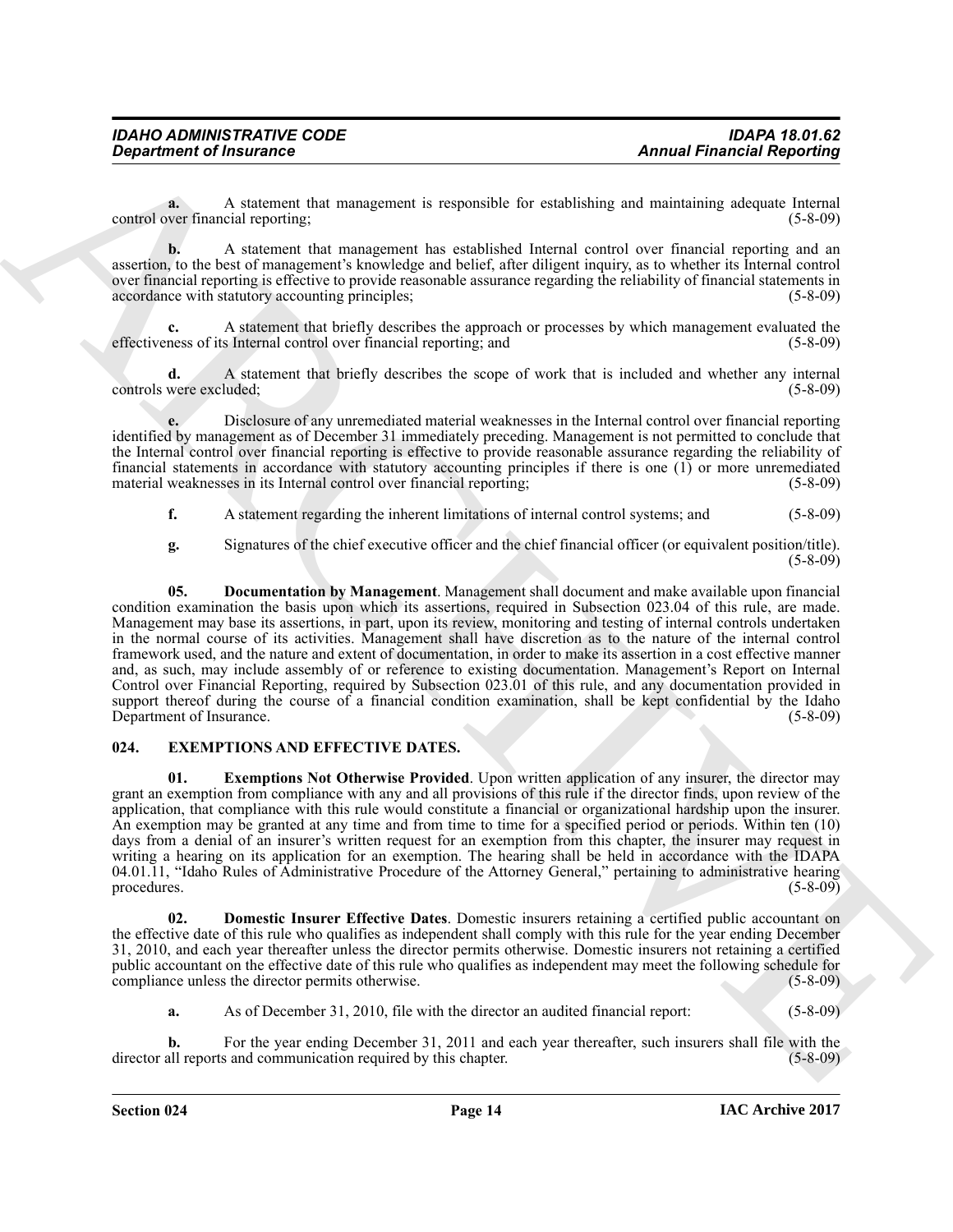| <b>IDAHO ADMINISTRATIVE CODE</b> | <b>IDAPA 18.01.62</b>             |
|----------------------------------|-----------------------------------|
| <b>Department of Insurance</b>   | <b>Annual Financial Reporting</b> |

<span id="page-14-6"></span>**03. Foreign Insurers**. Foreign insurers shall comply with this rule for the year ending December 31, 2010, and each year thereafter, unless the director permits otherwise. (5-8-09)

<span id="page-14-8"></span><span id="page-14-5"></span>**04. Alternate Effective Date for Subsection 014.04 [Capacity to Render Report for Consecutive Years**]. The requirements of Subsection 014.04 of this rule, shall be in effect for audits of the year beginning January 1, 2010 and thereafter. (5-8-09)  $1, 2010$  and thereafter.

**Annual Francisco Propries Constraints Constraint State Section 10. Annual Francisco Propries Constraint State Section 20. Annual Francisco Propries Constraint State Section 20. An alternative constraints Christian Constr 05. Alternate Effective Date for Section 021 [Requirements for Audit Committees]**. The requirements of Section 021 are to be in effect January 1, 2010. An insurer or Group of insurers that is not required to have independent Audit committee members or only a majority of independent Audit committee members (as opposed to a supermajority) because the total written and assumed premium is below the threshold and subsequently becomes subject to one (1) of the independence requirements due to changes in premium shall have one (1) year following the year the threshold is exceeded (but not earlier than January 1, 2010) to comply with the independence requirements. Likewise, an insurer that becomes subject to one (1) of the independence requirements as a result of a business combination shall have one (1) calendar year following the date of acquisition or combination to comply with the independence requirements. (5-8-09) with the independence requirements.

<span id="page-14-7"></span>**06. Effective Date for Section 023 [Management's Report of Internal Control Over Financial Reporting]**. The requirements of Section 023 are effective beginning with the reporting period ending December 31, 2010 and each year thereafter. An insurer or Group of insurers that is not required to file a report because the total written premium is below the threshold and subsequently becomes subject to the reporting requirements shall have two (2) years following the year the threshold is exceeded (but not earlier than December 31, 2010) to file a report. Likewise, an insurer acquired in a business combination shall have two (2) calendar years following the date of acquisition or combination to comply with the reporting requirements. (5-8-09)

#### <span id="page-14-2"></span><span id="page-14-0"></span>**025. CANADIAN AND BRITISH COMPANIES.**

<span id="page-14-3"></span>**01. Annual Audited Financial Report**. In the case of Canadian and British insurers, the annual audited financial report shall be defined as the annual statement of total business on the form filed by such companies with their supervision authority duly audited by an independent chartered accountant. (5-8-09) with their supervision authority duly audited by an independent chartered accountant.

<span id="page-14-4"></span>**Letter Required in Section 013**. For such insurers, the letter required in Section 013 shall state that the accountant is aware of the requirements relating to the annual Audited statement filed with the director pursuant to section 011 and shall affirm that the opinion expressed is in conformity with such requirements.

(5-8-09)

#### <span id="page-14-1"></span>**026. -- 999. (RESERVED)**